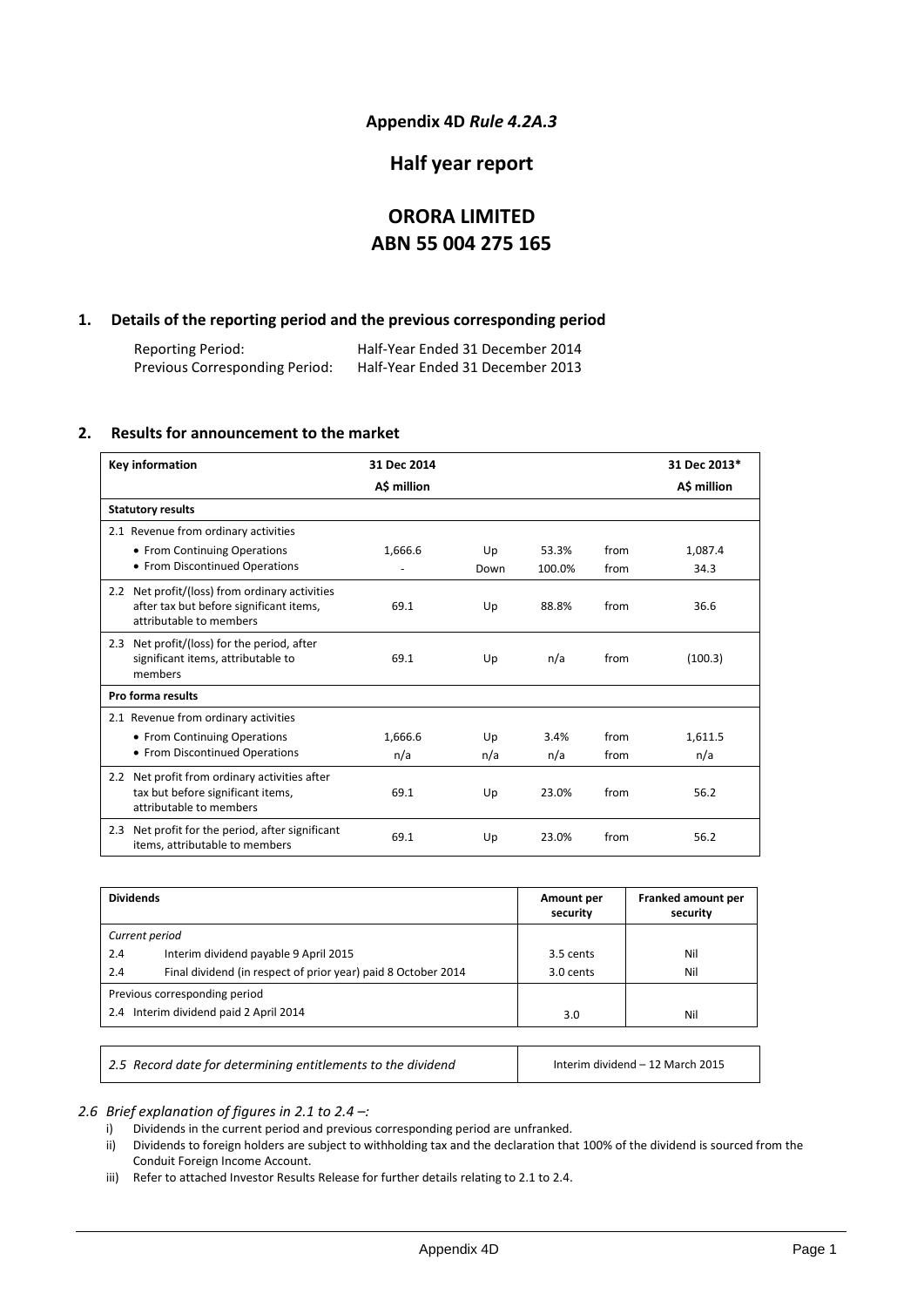#### **\*Supplementary comments**

Effective 17 December 2013, Orora Limited (the Company) and its controlled entities (collectively referred to as the Orora Group) demerged from Amcor Limited. The Company was listed as a separate standalone entity on the Australian Securities Exchange (ASX) on 18 December 2013 and the demerger was implemented on 31 December 2013.

Prior to the demerger, the Company and Amcor Limited were required to undertake an internal corporate restructure (Corporate Restructure). As a result of the Corporate Restructure, during the financial year certain flexible packaging assets and businesses were sold and several entities ceased to be and several entities became subsidiaries of the Company. In addition, a number of operating assets and liabilities were legally transferred between the Orora Group and entities within the Amcor Limited Group. The Corporate Restructure took place as at 31 October 2013.

As required for statutory reporting purposes, the statutory financial information for the Orora Group has been presented for the financial period ended 31 December 2014 and for the comparative period ended 31 December 2013. However, as a result of the Corporate Restructure, the statutory financial information for the comparative period does not give a view of the performance of the Orora Group as it is currently structured.

To assist shareholders in their understanding of the Orora Group's business as it is now structured, pro forma financial information for the period ended 31 December 2013 is included in the table above and in the Company's Investor Results Release (attached) released to the ASX on 24 February 2015. This pro forma information is prepared on the basis that the business as it is now structured was in effect for the period 1 July 2013 to 31 December 2013. In the preparation of the pro forma financial information, adjustments have been made to the Orora Group's results, as presented in the Group's segment note (refer note 2 of the interim financial report), to present a view of performance as if the Corporate Restructure had been effective from 1 July 2013. Additional adjustments have also been made in the presentation of pro forma financial information to reflect changes in operating and corporate costs associated with Orora Limited becoming a standalone listed entity as if those costs had been incurred from 1 July 2013.

The pro forma adjustments referred to above have been made on a basis consistent with those contemplated on page 46 of the Amcor Ltd demerger Scheme Booklet. A reconciliation between the pro forma financial information and the Orora Group segment information is included within the aforementioned Investor Results Release (as attached).

The reconciliations and the pro forma financial information have not been audited.

#### **3. Net tangible assets**

|                                                  | 31 December 2014 | 30 June 2014 | 31 December 2013 |
|--------------------------------------------------|------------------|--------------|------------------|
| Net tangible asset backing per ordinary security | \$0.95           | \$0.93       | \$0.92           |

### **4. Control gained or lost over entities during the period having a material effect**

Refer the attached Interim Financial Report, Note 3 31 December 2013 Demerger

### **5. Details of individual dividends and payment dates**

Refer the attached Interim Financial Report, Note 6 Dividends.

#### **6. Details of dividend reinvestment plan**

The Dividend Reinvestment Plan (DRP) is in operation. No discount is available under the DRP in respect of the interim dividend. The issue price for the interim dividend will be calculated based on the arithmetic average of the weighted average market price for the ten ASX trading days from 17 to 30 March 2015, inclusive. The last date for receipt of election notices for the DRP is 13 March 2015. Shares allotted under the DRP rank equally with existing fully paid ordinary shares of Orora Limited.

### **7. Details of associates and joint venture entities**

Not applicable

## **8. For foreign entities, which set of accounting standards is used in compiling the report**

International Financial Reporting Standards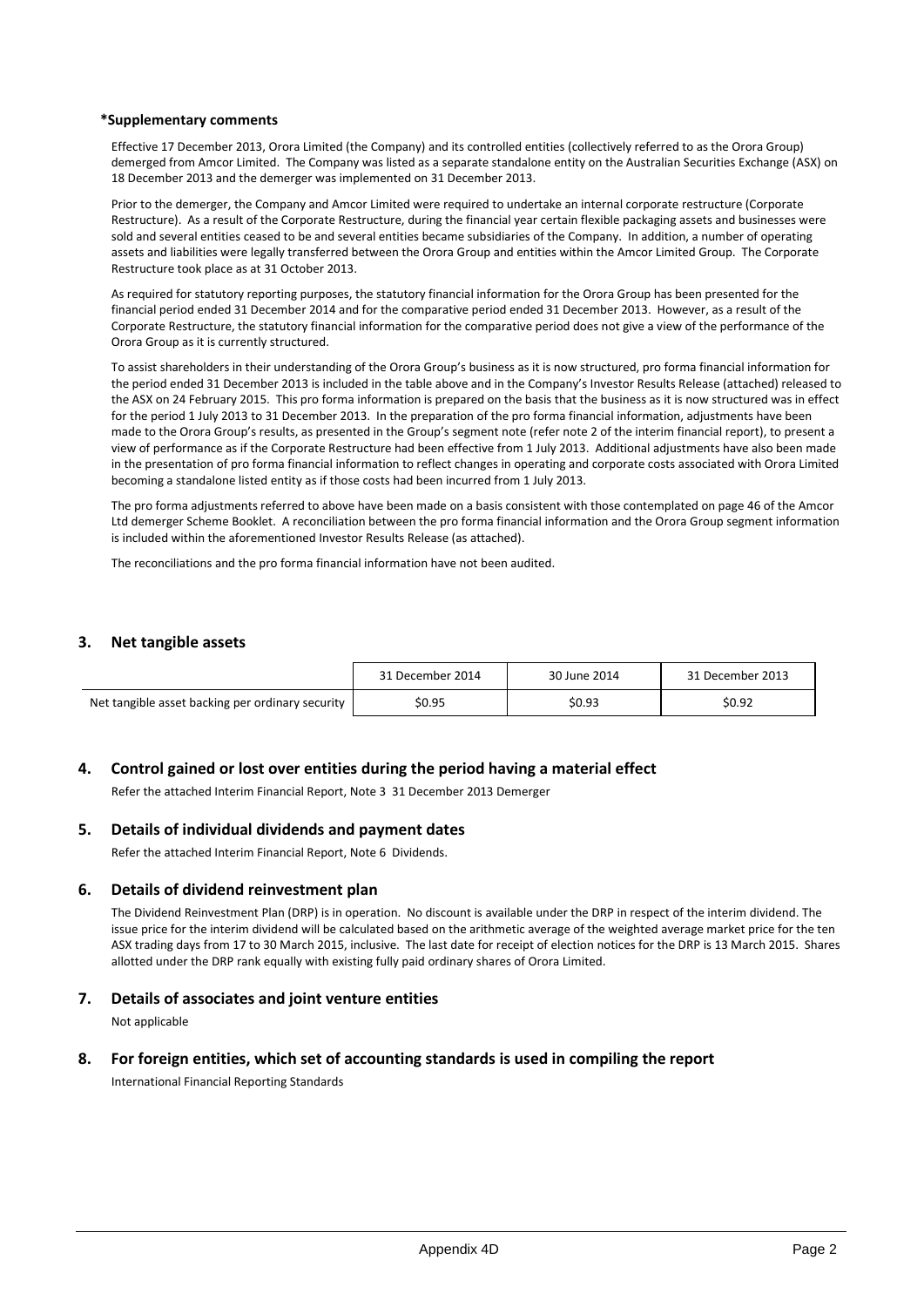**9. The Interim Financial Report is not subject to a review report that is subject to a modified opinion, emphasis of matter or other matter paragraph (a copy of the review report is included in the attached Interim Financial Report).**

alterating

............................................................ Ann Stubbings Company Secretary

Date: 24 February 2015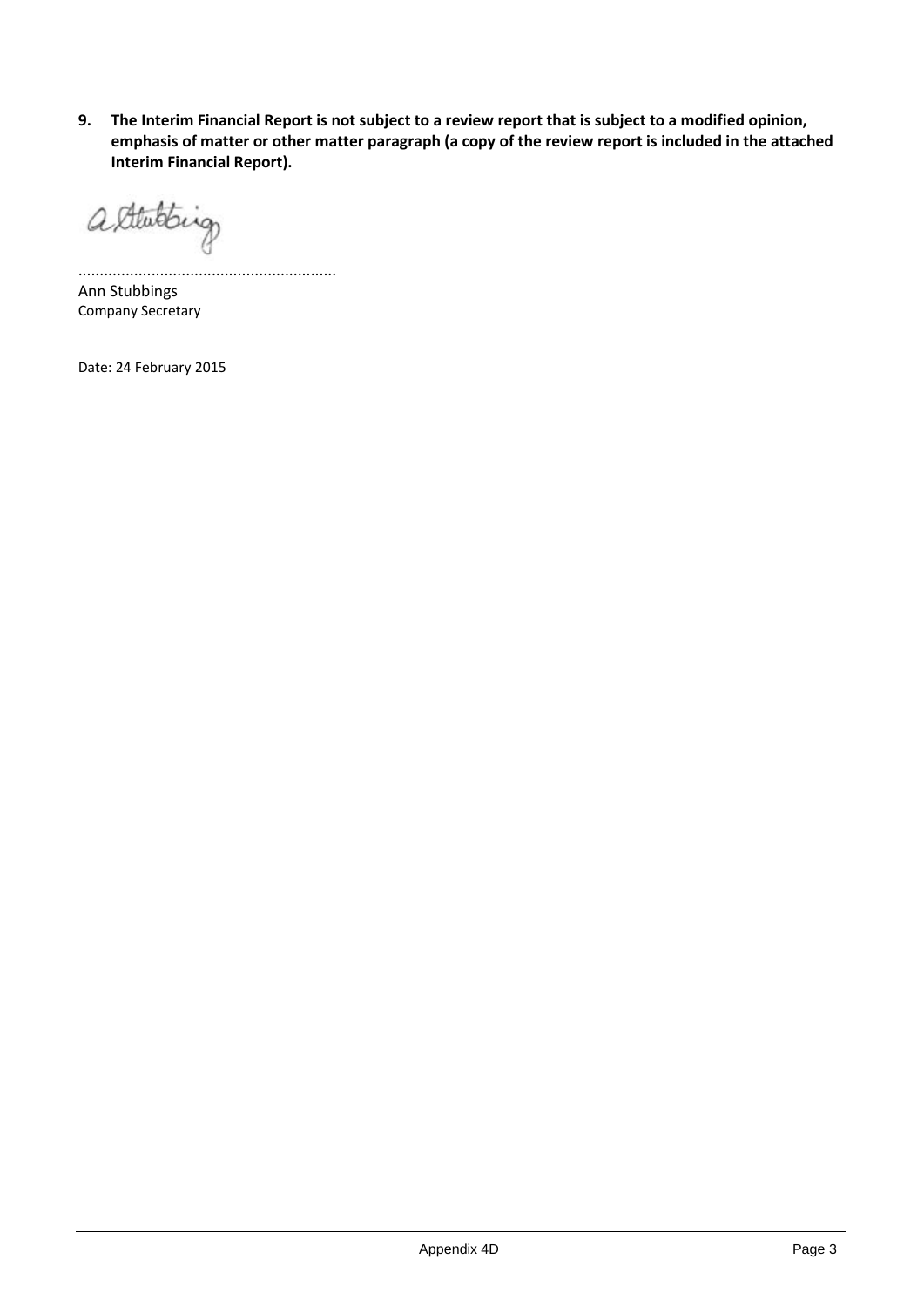# **ORORA LIMITED ABN: 55 004 275 165**

# **INTERIM FINANCIAL REPORT**

# **31 DECEMBER 2014**

**24 February 2015**

Effective 17 December 2013 Orora Limited (the Company) and its controlled entities (collectively referred to as the Orora Group) demerged from Amcor Ltd. The Company was listed as a separate standalone entity on the Australia Securities Exchange on 18 December 2013 and the demerger was implemented on 31 December 2013. Prior to the demerger, the Company and Amcor Ltd were required to undertake an internal corporate restructure. As a result, the comparative financial information contained within the following Interim Financial Report does not reflect the financial performance of the Orora Group as it currently structured. To assist shareholders in their understanding of the Orora Group's business as it is now currently structured, pro forma financial information for the six months to 31 December 2013 is contained in Orora's Statement to the Australian Stock Exchange and Investor Results Release dated 24 February 2015.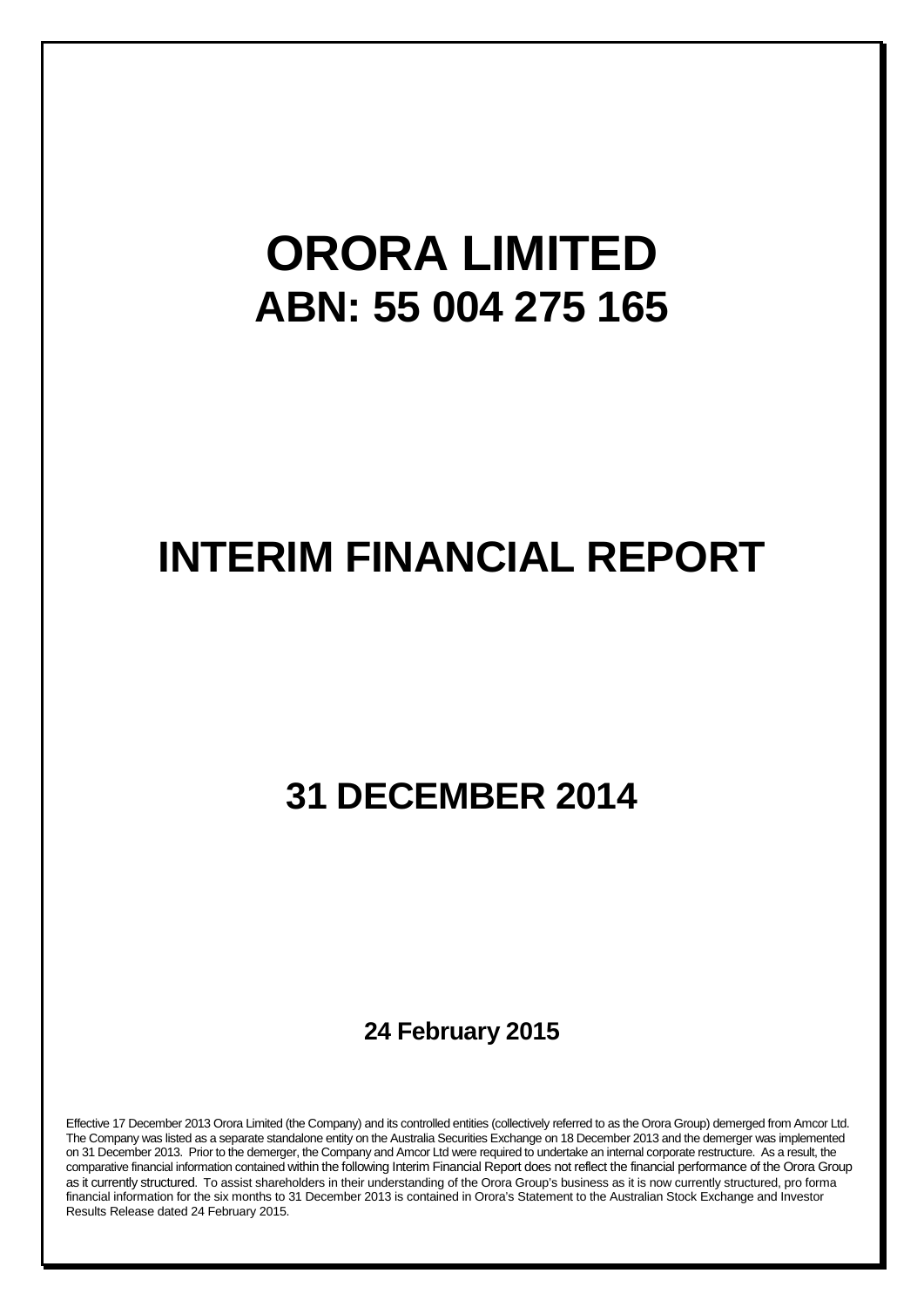# **Contents**

|                | Condensed Notes to the Consolidated Interim Financial Report |  |
|----------------|--------------------------------------------------------------|--|
| $\mathbf{1}$ . |                                                              |  |
| 2.             |                                                              |  |
| 3.             |                                                              |  |
| 4.             |                                                              |  |
| 5.             |                                                              |  |
| 6.             |                                                              |  |
| 7.             |                                                              |  |
| 8.             |                                                              |  |
| 9.             |                                                              |  |
| 10.            |                                                              |  |
|                |                                                              |  |
|                |                                                              |  |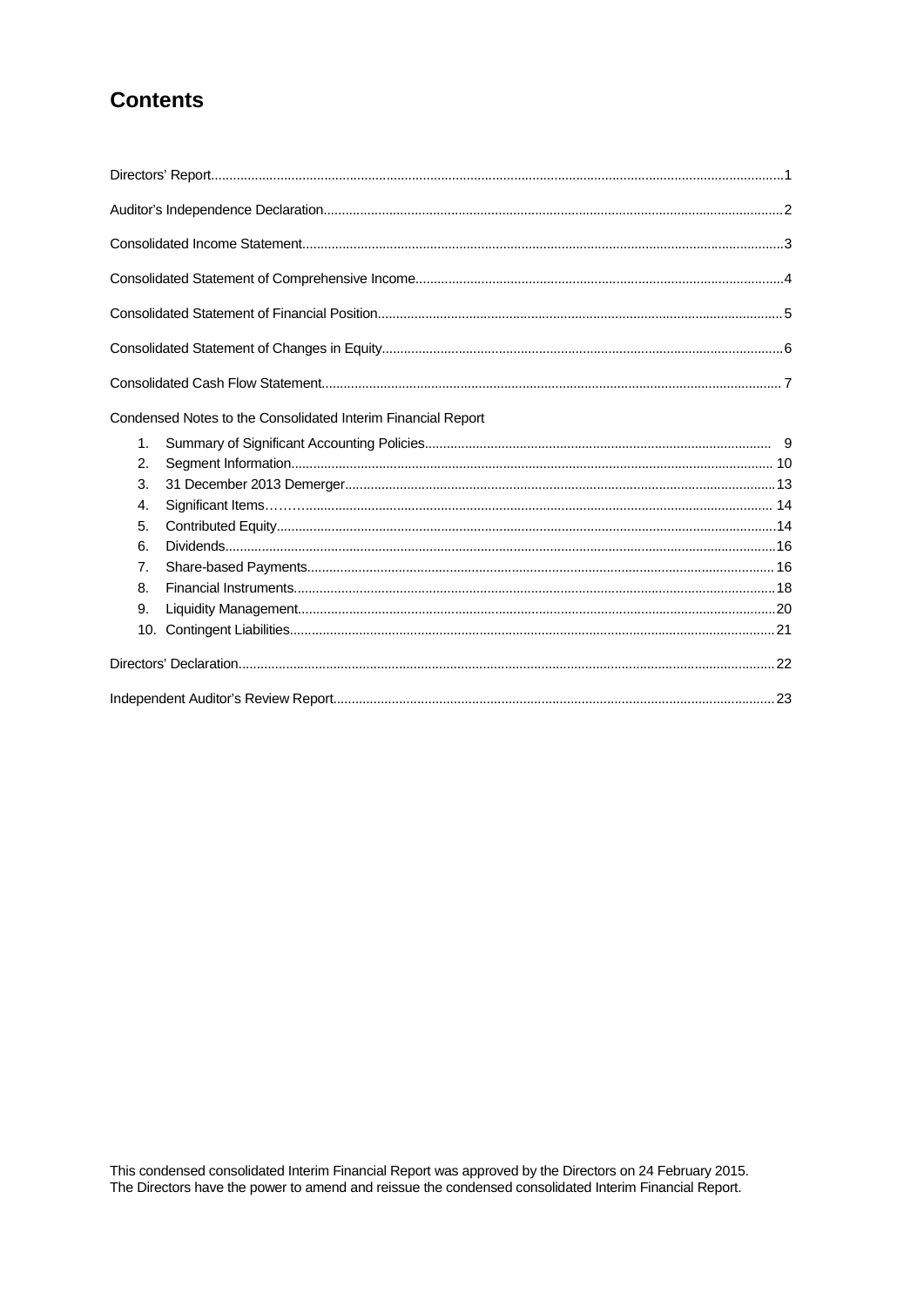# **Directors' Report**

The Directors present their report on the Group consisting of Orora Limited and the entities it controlled at the end of, or during, the half year ended 31 December 2014.

### **Directors**

The following persons were Directors of Orora Limited during, or since the end of, the half year:

2013.

| <b>Name</b>                    | <b>Period of directorship</b>                                           |
|--------------------------------|-------------------------------------------------------------------------|
| Non-executive                  |                                                                         |
| C I (Chris) Roberts - Chairman | Appointed Chairman and Director 17 December 2013                        |
| G J (John) Pizzey              | Appointed 17 December 2013                                              |
| J L (Jeremy) Sutcliffe         | Appointed 17 December 2013                                              |
| A P (Abi) Cleland              | Appointed 1 February 2014                                               |
| S L (Samantha) Lewis           | Appointed 1 March 2014                                                  |
| <b>Executive</b>               |                                                                         |
| N D (Nigel) Garrard            | Director since 2009. Appointed Managing Director and CEO on 17 December |

#### **Review of Operations**

A review of the operations of the Group during the half year, and the results of those operations is contained in Orora Limited's Statement to the Australian Stock Exchange and Investor Results Release dated 24 February 2015.

#### **Dividend**

Since 31 December 2014 the Directors have determined an interim dividend on ordinary shares, expected to be paid on 9 April 2015 of approximately \$42.2 million. This represents a dividend of 3.5 cents per share unfranked, of which 100% will be sourced from the Conduit Foreign Income Account. The financial effect of this dividend has not been brought into account in the consolidated interim financial statements for the half year ended 31 December 2014 and will be recognised in subsequent financial reports.

#### **Auditor's Independence Declaration**

A copy of the auditor's independence declaration, as required under Section 307C of the *Corporations Act 2001,* is set out on page 2.

### **Rounding Off**

The Group is of a kind referred to in the Australian Securities and Investments Commission Class Order 98/0100 dated 10 July 1998 and in accordance with that Class Order, amounts in the interim financial report and Directors' report have been rounded off to the nearest \$100,000 or, where the amount is \$50,000 or less, zero, unless specifically otherwise stated.

Signed in accordance with a resolution of the Directors, dated at Melbourne, this 24<sup>th</sup> day of February 2015.

\_\_\_\_\_\_\_\_\_\_\_\_\_\_\_\_\_\_\_\_

C I Roberts **Chairman**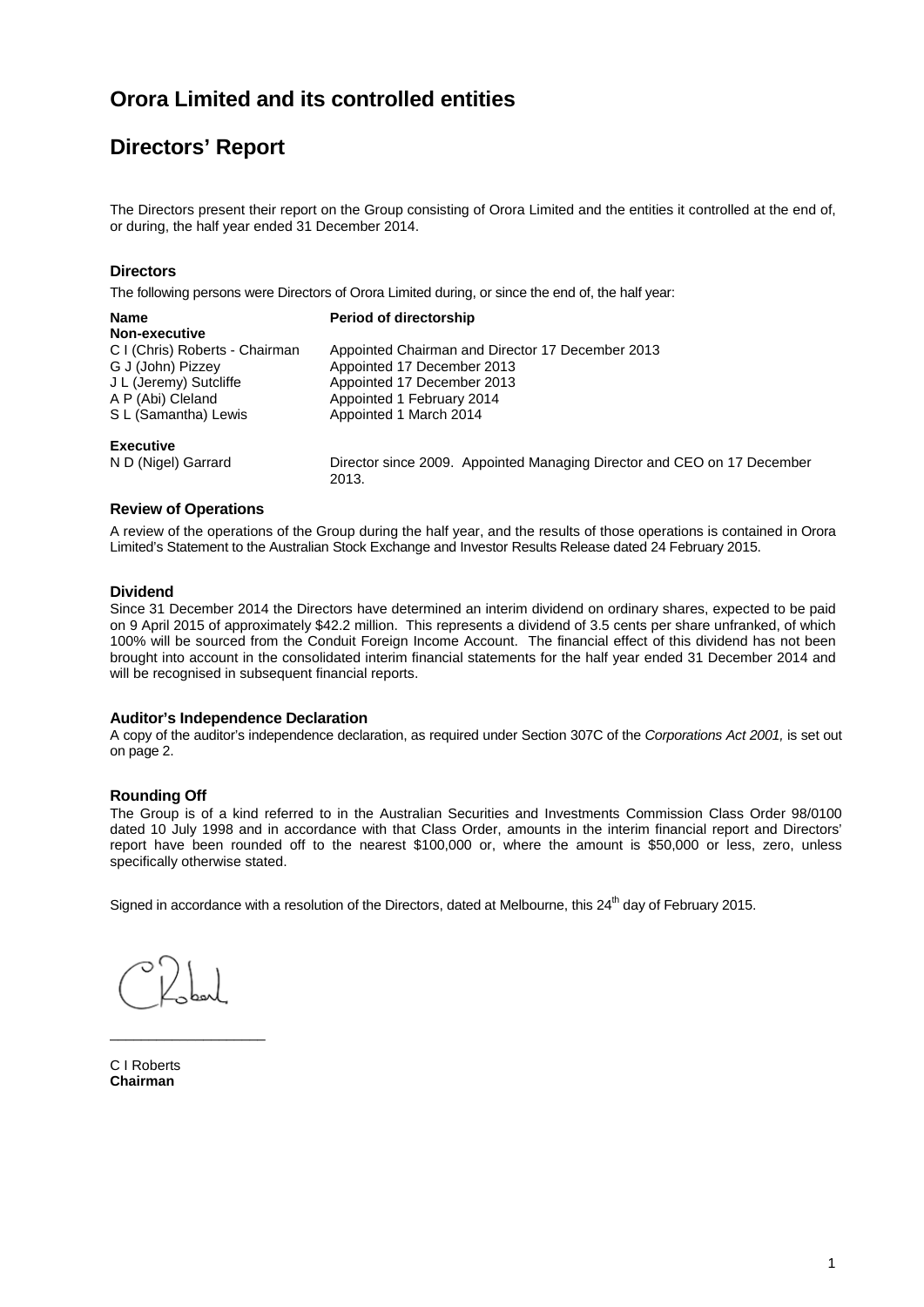

# **Auditor's Independence Declaration**

As lead auditor for the review of Orora Limited for the half-year ended 31 December 2014, I declare that to the best of my knowledge and belief, there have been:

- a) no contraventions of the auditor independence requirements of the *Corporations Act 2001* in relation to the review; and
- b) no contraventions of any applicable code of professional conduct in relation to the review.

This declaration is in respect of Orora Limited and the entities it controlled during the period.

Lina Hatter

Lisa Harker Melbourne Partner PricewaterhouseCoopers

24 February 2015

*PricewaterhouseCoopers, ABN 52 780 433 757 Freshwater Place, 2 Southbank Boulevard, SOUTHBANK VIC 3006, GPO Box 1331, MELBOURNE VIC 3001 T: 61 3 8603 1000, F: 61 3 8603 1999, www.pwc.com.au*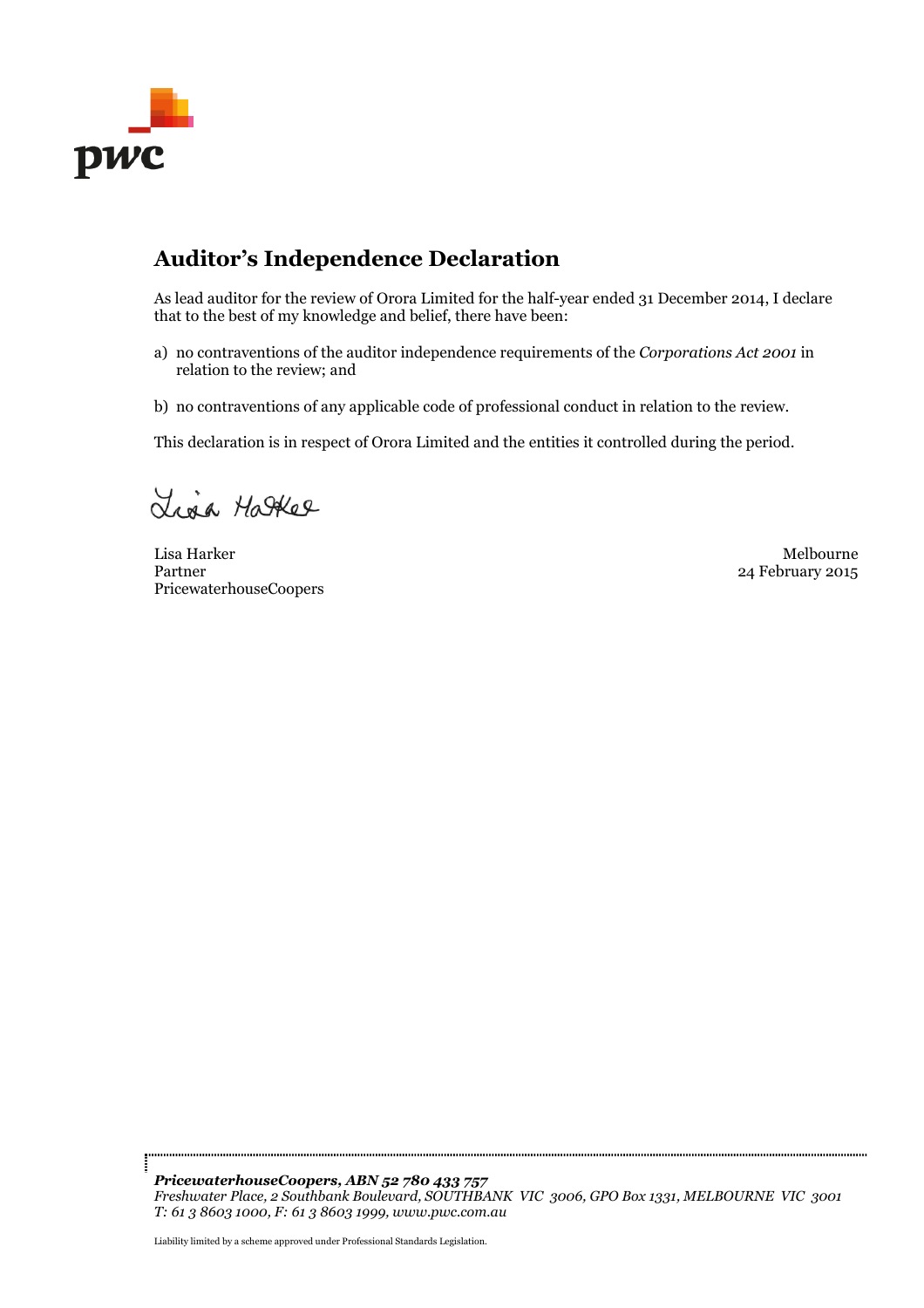# **Consolidated Income Statement For the six months ended 31 December 2014**

| \$ million                                                                                                         | Note           | <b>Dec</b><br>2014 | Dec<br>2013 |
|--------------------------------------------------------------------------------------------------------------------|----------------|--------------------|-------------|
| <b>Continuing Operations</b>                                                                                       |                |                    |             |
| Sales revenue                                                                                                      | $\overline{2}$ | 1,666.6            | 1,087.4     |
| Cost of sales                                                                                                      |                | (1, 361.0)         | (912.2)     |
| <b>Gross profit</b>                                                                                                |                | 305.6              | 175.2       |
| Other income                                                                                                       |                | 8.8                | 8.7         |
| Sales and marketing expenses                                                                                       |                | (77.5)             | (38.8)      |
| General and administration expenses                                                                                |                | (118.5)            | (313.7)     |
| Profit/(loss) from operations                                                                                      |                | 118.4              | (168.6)     |
| Finance income                                                                                                     | $\overline{2}$ | 0.2                | 0.6         |
| Finance expenses                                                                                                   | 2              | (19.8)             | (24.8)      |
| <b>Net finance costs</b>                                                                                           |                | (19.6)             | (24.2)      |
| Profit/(loss) before related income tax (expense)/benefit                                                          | 2              | 98.8               | (192.8)     |
|                                                                                                                    |                |                    |             |
| Income tax (expense)/benefit                                                                                       |                | (29.7)             | 58.2        |
| Profit/(loss) for the financial period from continuing operations                                                  |                | 69.1               | (134.6)     |
| <b>Discontinued Operations</b>                                                                                     |                |                    |             |
| Profit from discontinued operations, net of tax                                                                    |                |                    | 34.3        |
| Profit/(loss) for the financial period attributable to the owners of Orora Limited                                 |                | 69.1               | (100.3)     |
|                                                                                                                    |                |                    |             |
|                                                                                                                    |                |                    |             |
| Profit/(loss) per share from continuing operations attributable to the ordinary equity holders<br>of Orora Limited |                | <b>Cents</b>       | Cents       |
| Basic earnings per share                                                                                           |                | 5.7                | (18.5)      |
| Diluted earnings per share                                                                                         |                | 5.7                | (18.5)      |
| Profit/(loss) per share attributable to the ordinary equity holders of Orora Limited                               |                |                    |             |
| Basic earnings per share                                                                                           |                | 5.7                | (13.7)      |
| Diluted earnings per share                                                                                         |                | 5.7                | (13.7)      |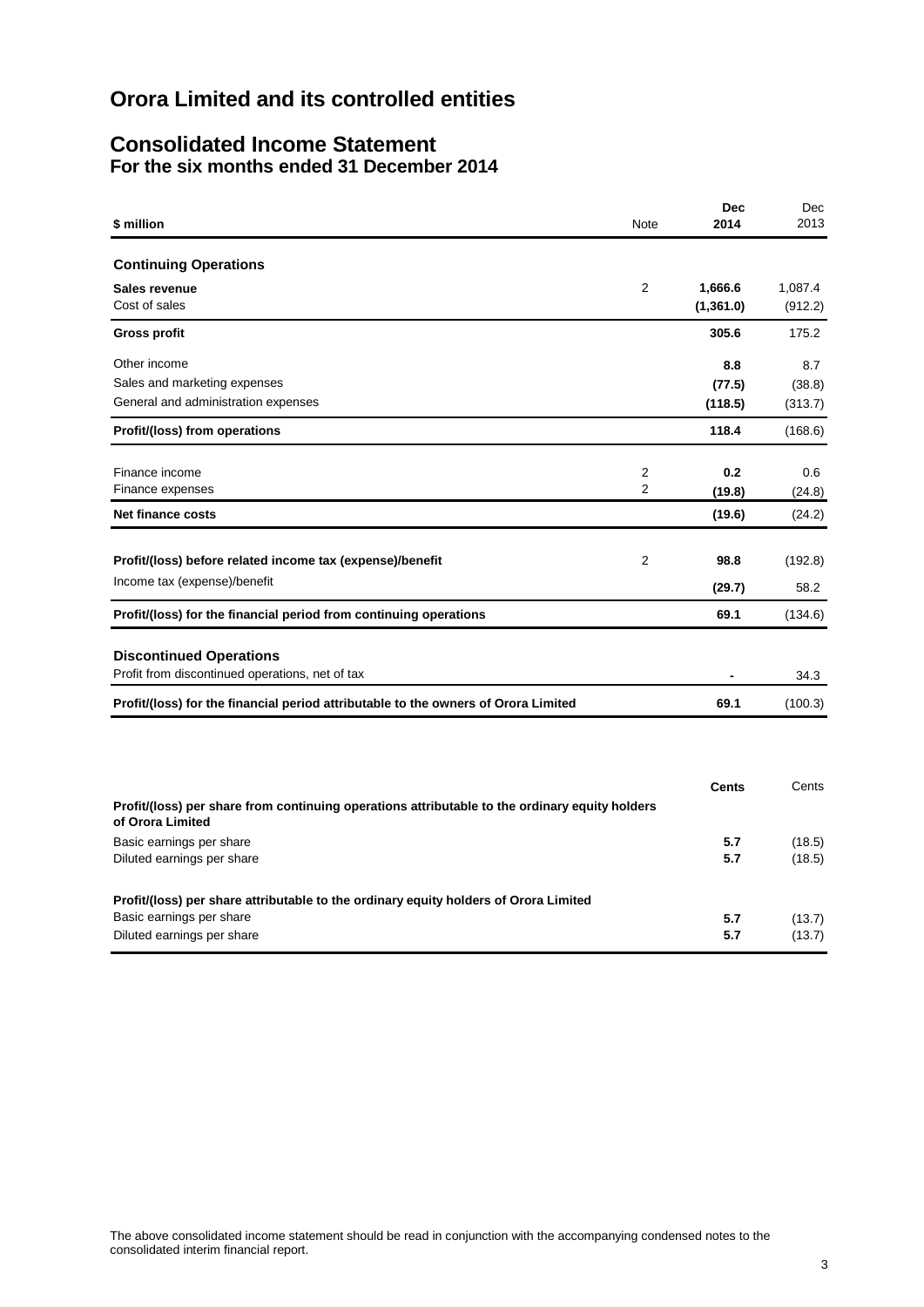# **Consolidated Statement of Comprehensive Income For the six months ended 31 December 2014**

| \$ million                                                                                                       | <b>Dec</b><br>2014 | <b>Dec</b><br>2013 |
|------------------------------------------------------------------------------------------------------------------|--------------------|--------------------|
|                                                                                                                  |                    |                    |
| Profit/(loss) for the financial period                                                                           | 69.1               | (100.3)            |
| Other comprehensive income/(loss)                                                                                |                    |                    |
| Items that may be reclassified subsequently to profit or loss:                                                   |                    |                    |
| Available-for-sale financial assets                                                                              |                    |                    |
| Net change in fair value of available-for-sale financial assets                                                  | 1.4                | 2.8                |
| Tax on available-for-sale financial assets                                                                       | (1.3)              |                    |
| Cash flow hedges                                                                                                 |                    |                    |
| Effective portion of changes in fair value of cash flow hedges                                                   | (7.1)              | 1.5                |
| Tax on cash flow hedges                                                                                          | 2.1                |                    |
| Foreign exchange translation                                                                                     |                    |                    |
| Exchange differences on translation of foreign operations                                                        | 18.8               | 16.3               |
| Net investment hedge of foreign operations                                                                       | 4.8                |                    |
| Other comprehensive income for the financial period, net of tax                                                  | 18.7               | 20.6               |
| Total comprehensive income/(loss) for the financial period attributable to the owners of<br><b>Orora Limited</b> | 87.8               | (79.7)             |
|                                                                                                                  |                    |                    |
|                                                                                                                  |                    |                    |

## **Total comprehensive income/(loss) for the period attributable to owners of Orora Limited**

| arises from:                                               |                          |         |
|------------------------------------------------------------|--------------------------|---------|
| Continuing operations                                      | 87.8                     | (114.0) |
| Discontinued operations                                    | $\overline{\phantom{0}}$ | 34.3    |
| Total comprehensive income/(loss) for the financial period | 87.8                     | (79.7)  |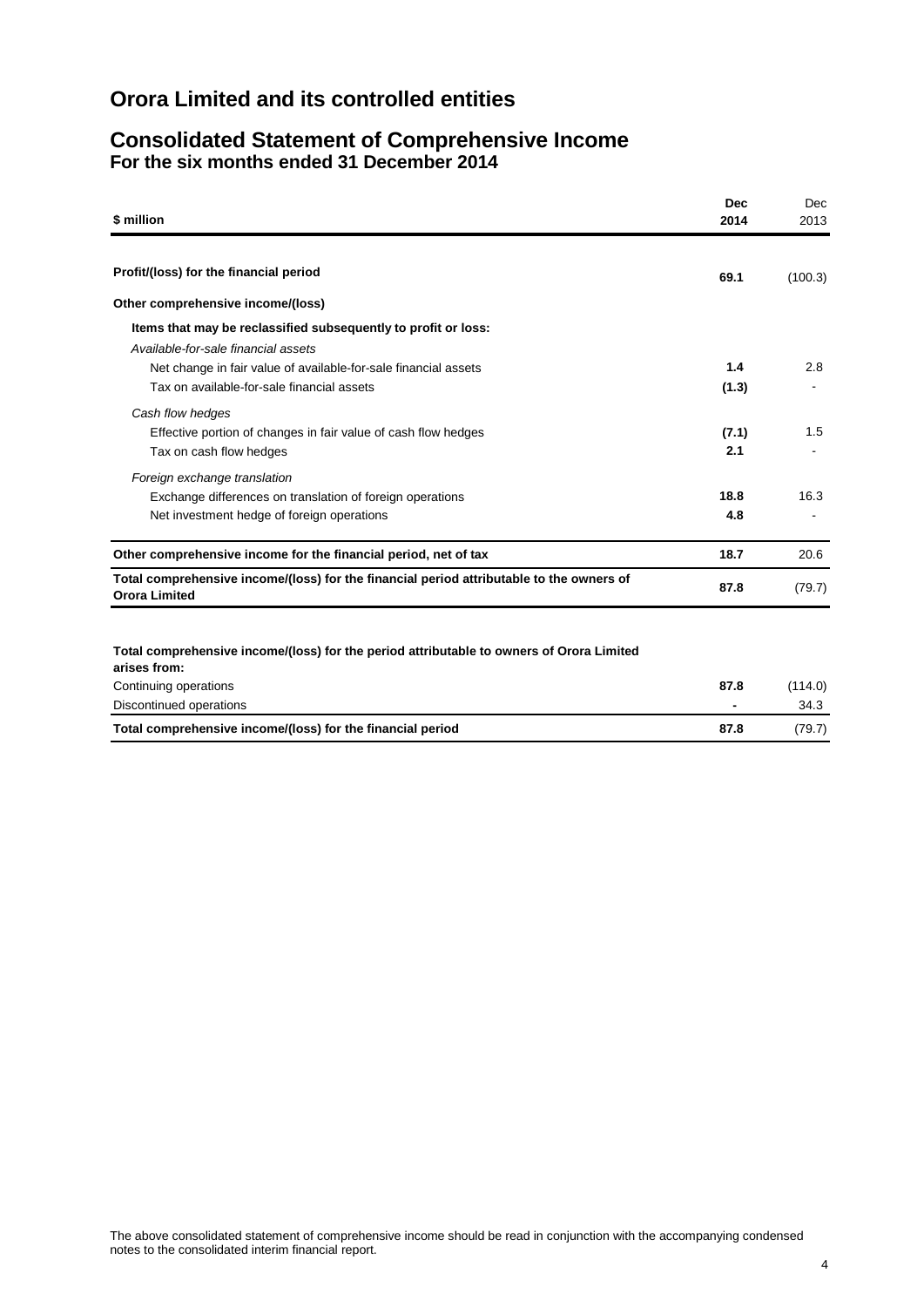# **Consolidated Statement of Financial Position As at 31 December 2014**

| \$ million                              | <b>Dec</b><br>2014 | June<br>2014 |
|-----------------------------------------|--------------------|--------------|
| <b>Current assets</b>                   |                    |              |
| Cash and cash equivalents               | 26.1               | 30.5         |
| Trade and other receivables             | 423.0              | 385.6        |
| Inventories                             | 479.0              | 404.3        |
| Other financial assets                  | 3.2                | 0.8          |
| Other current assets                    | 46.8               | 33.6         |
| <b>Total current assets</b>             | 978.1              | 854.8        |
| <b>Non-current assets</b>               |                    |              |
| Other financial assets                  | 13.3               | 11.9         |
| Property, plant and equipment           | 1,548.6            | 1,544.3      |
| Deferred tax assets                     | 13.0               | 22.4         |
| Intangible assets                       | 266.9              | 232.3        |
| Other non-current assets                | 110.4              | 88.3         |
| <b>Total non-current assets</b>         | 1,952.2            | 1,899.2      |
| <b>Total assets</b>                     | 2,930.3            | 2,754.0      |
| <b>Current liabilities</b>              |                    |              |
| Trade and other payables                | 646.3              | 541.0        |
| Interest-bearing liabilities            | 8.1                | 14.2         |
| Other financial liabilities             | 4.6                | 4.2          |
| <b>Current tax liabilities</b>          | 0.6                |              |
| Provisions                              | 102.8              | 107.2        |
| <b>Total current liabilities</b>        | 762.4              | 666.6        |
| <b>Non-current liabilities</b>          |                    |              |
| Other payables                          | 20.0               | 6.5          |
| Interest-bearing liabilities            | 662.5              | 651.9        |
| Other non-current financial liabilities | 11.2               | 2.2          |
| Deferred tax liabilities                | 13.1               | 12.9         |
| Provisions                              | 32.6               | 32.2         |
| <b>Total non-current liabilities</b>    | 739.4              | 705.7        |
| <b>Total liabilities</b>                | 1.501.8            | 1,372.3      |
| <b>NET ASSETS</b>                       | 1,428.5            | 1,381.7      |
|                                         |                    |              |
| <b>Equity</b>                           |                    |              |
| Contributed equity                      | 505.3              | 513.4        |
| Reserves                                | 131.2              | 109.2        |
| Retained earnings                       | 792.0              | 759.1        |
| <b>TOTAL EQUITY</b>                     | 1,428.5            | 1,381.7      |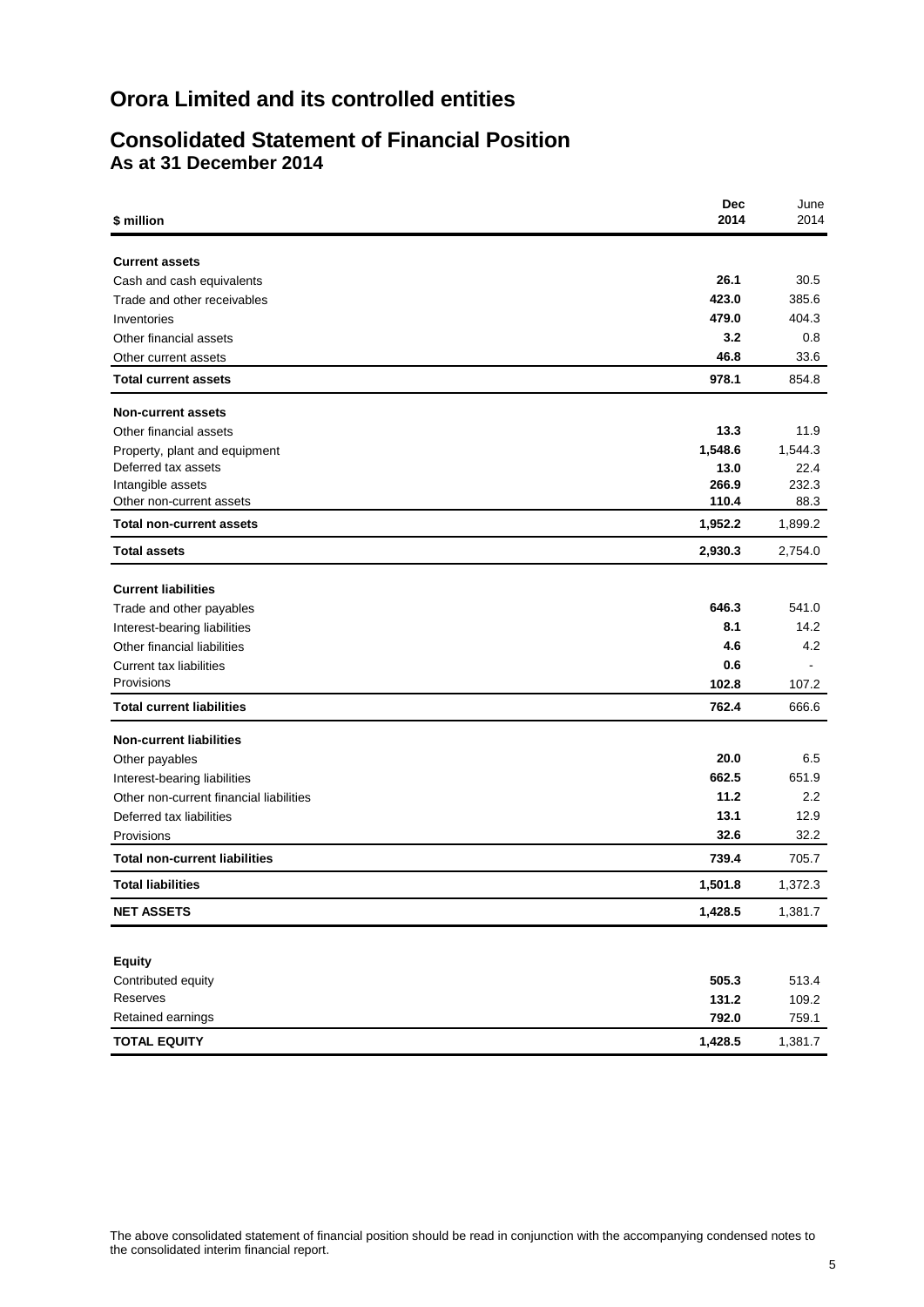# **Consolidated Statement of Changes in Equity For the six months ended 31 December 2014**

|                                                                                                  | <b>Attributable to owners of Orora Limited</b> |                 |                 |                     |  |
|--------------------------------------------------------------------------------------------------|------------------------------------------------|-----------------|-----------------|---------------------|--|
|                                                                                                  | <b>Contributed</b>                             |                 | <b>Retained</b> |                     |  |
| \$ million                                                                                       | equity                                         | <b>Reserves</b> | earnings        | <b>Total equity</b> |  |
| Balance at 1 July 2014                                                                           | 513.4                                          | 109.2           | 759.1           | 1,381.7             |  |
| Profit for the financial period<br>Total other comprehensive income                              |                                                | 18.7            | 69.1            | 69.1<br>18.7        |  |
| Total comprehensive income for the financial period                                              |                                                | 18.7            | 69.1            | 87.8                |  |
| Transactions with owners in their capacity as owners:                                            |                                                |                 |                 |                     |  |
| Purchase of treasury shares                                                                      | (8.1)                                          |                 |                 | (8.1)               |  |
| Dividends paid                                                                                   |                                                |                 | (36.2)          | (36.2)              |  |
| Share-based payment expense                                                                      |                                                | 3.3             |                 | 3.3                 |  |
| Balance at 31 December 2014                                                                      | 505.3                                          | 131.2           | 792.0           | 1,428.5             |  |
| Balance at 1 July 2013                                                                           | 215.3                                          | (0.8)           | 847.0           | 1,061.5             |  |
| Loss for the financial period<br>Total other comprehensive income                                | L,                                             | 20.6            | (100.3)         | (100.3)<br>20.6     |  |
| Total comprehensive income/(loss) for the financial period                                       |                                                | 20.6            | (100.3)         | (79.7)              |  |
| Transactions with owners in their capacity as owners:                                            |                                                |                 |                 |                     |  |
| Issues of shares for consideration under the demerger<br>restructuring activities <sup>(1)</sup> | 298.7                                          |                 |                 | 298.7               |  |
| Reserves attributable to entities acquired under common<br>control <sup>(1)</sup>                |                                                | (38.2)          | 153.4           | 115.2               |  |
| Demerger common control transaction <sup>(1)</sup>                                               |                                                | 132.9           | (132.9)         |                     |  |
| Balance at 31 December 2013                                                                      | 514.0                                          | 114.5           | 767.2           | 1,395.7             |  |

 $<sup>(1)</sup>$  Refer to note 3 which describes the impact on the reported results of Orora Limited arising from transactions and restructuring activities</sup> undertaken as part of the demerger from Amcor Ltd.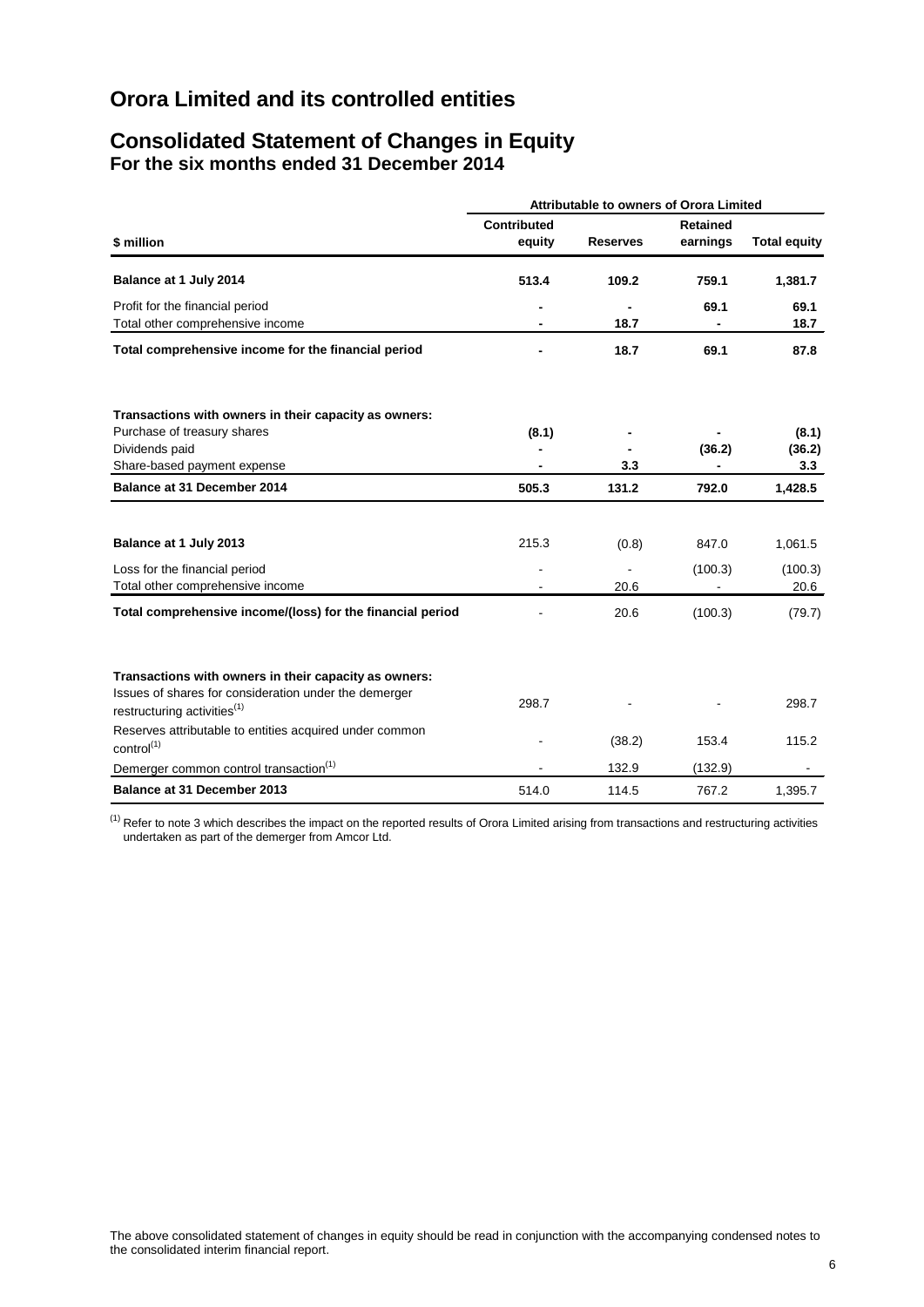# **Consolidated Cash Flow Statement For the six months ended 31 December 2014**

| \$ million                                                                                        | <b>Dec</b><br>2014 | Dec<br>2013 |
|---------------------------------------------------------------------------------------------------|--------------------|-------------|
| Cash flows from operating activities                                                              |                    |             |
| Profit/(loss) for the financial period from continuing activities                                 | 69.1               | (134.6)     |
| Depreciation                                                                                      | 45.6               | 49.8        |
| Amortisation of intangible assets                                                                 | 2.7                | 4.8         |
| Net impairment losses on property, plant and equipment, intangibles, receivables and<br>inventory | 0.4                | 211.5       |
| Net finance costs                                                                                 | 19.6               | 24.2        |
| Net (gain)/loss on disposal of non-current assets                                                 | (1.1)              | 0.2         |
| Fair value (gain)/loss on financial assets at fair value through income statement                 | (0.3)              | 0.4         |
| Net foreign exchange loss/(gain)                                                                  | 0.5                | (0.3)       |
| Dividends from other entities                                                                     | (0.3)              | (0.3)       |
| Share-based payment expense                                                                       | 3.3                |             |
| Other sundry items                                                                                | 11.1               | 3.8         |
| Income tax expense/(benefit)                                                                      | 29.7               | (58.2)      |
| Operating cash flows before changes in working capital and provisions                             | 180.3              | 101.3       |
| - (Increase)/Decrease in prepayments and other operating assets                                   | (18.5)             | (10.6)      |
| Increase/(Decrease) in employee benefits and other operating liabilities                          | 0.2                | (2.4)       |
| - (Decrease)/Increase in provisions                                                               | (10.9)             | (26.6)      |
| - (Increase)/Decrease in trade and other receivables                                              | (9.8)              | (60.7)      |
| - (Increase)/Decrease in inventories                                                              | (61.6)             | 7.1         |
| Increase/(Decrease) in trade and other payables                                                   | 66.0               | 60.9        |
|                                                                                                   | 145.7              | 69.0        |
| Dividends received                                                                                | 0.3                | 0.3         |
| Interest received                                                                                 | 0.1                | 0.3         |
| Borrowing costs                                                                                   | (18.0)             | (29.0)      |
| Income tax paid                                                                                   | (20.8)             |             |
| Net cash from continuing operating activities                                                     | 107.3              | 40.6        |
| Net cash from discontinued operating activities                                                   |                    | 5.7         |
| Net cash flows from operating activities                                                          | 107.3              | 46.3        |
|                                                                                                   |                    |             |
| Cash flows from investing activities                                                              |                    |             |
| Granting of loans to associated companies and other persons                                       | (0.6)              | (0.3)       |
| Payments for acquisition of controlled entities and businesses, net of cash acquired              | (10.0)             | 14.8        |
| Payments for property, plant and equipment and intangible assets                                  | (46.0)             | (52.0)      |
| Proceeds on disposal of property, plant and equipment                                             | 7.5                | 0.2         |
| Net cash from continuing investing activities                                                     | (49.1)             | (37.3)      |
| Net cash from discontinued investing activities                                                   |                    | (3.3)       |
| Cash, net of overdraft, disposed of                                                               |                    | (4.5)       |
| Net cash flows from investing activities                                                          | (49.1)             | (45.1)      |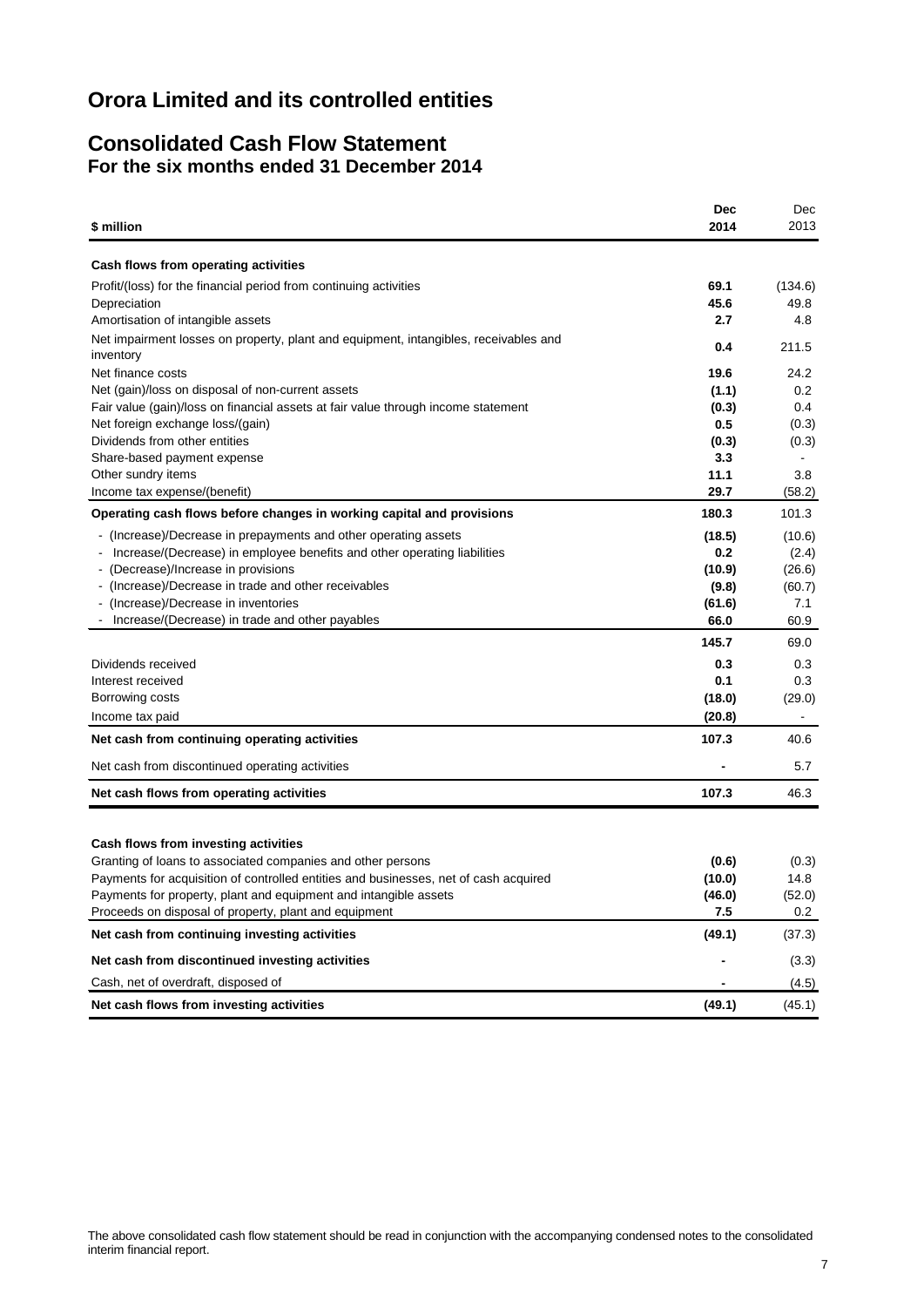# **Consolidated Cash Flow Statement (continued) For the six months ended 31 December 2014**

|                                                                                          | <b>Dec</b> | Dec     |
|------------------------------------------------------------------------------------------|------------|---------|
| \$ million                                                                               | 2014       | 2013    |
| Cash flows from financing activities                                                     |            |         |
| Shares purchased on-market to satisfy granting of rights under share-based payment plans |            | (0.6)   |
| Payments for treasury shares                                                             | (8.1)      |         |
| Proceeds from borrowings                                                                 | 961.1      | 809.0   |
| Repayment of borrowings                                                                  | (990.0)    | (757.7) |
| Dividends and other equity distributions paid                                            | (36.2)     |         |
| Net cash from continuing financing activities                                            | (73.2)     | 50.7    |
| Net cash from discontinued financing activities                                          |            | (0.5)   |
| Net cash flows from financing activities                                                 | (73.2)     | 50.2    |
|                                                                                          |            |         |
| Net (decrease)/increase in cash held                                                     | (15.0)     | 51.4    |
| Cash and cash equivalents at the beginning of the financial period                       | 30.5       | 13.6    |
| Effects of exchange rate changes on cash and cash equivalents                            | 2.5        | 2.2     |
| Cash and cash equivalents at the end of the financial period                             | 18.0       | 67.2    |

#### **Reconciliation of cash and cash equivalents**

For purposes of the Cash Flow Statement, cash and cash equivalents includes cash on hand and at bank and short-term money market investments, net of outstanding bank overdrafts. Cash and cash equivalents as at the end of the financial period as shown in the Cash Flow Statement is reconciled to the related items in the Statement of Financial Position as follows:

| Cash assets and cash equivalents                             | 26.1  | 68.5 |
|--------------------------------------------------------------|-------|------|
| Bank overdrafts                                              | (8.1) |      |
| Cash and cash equivalents at the end of the financial period | 18.0  | 67.2 |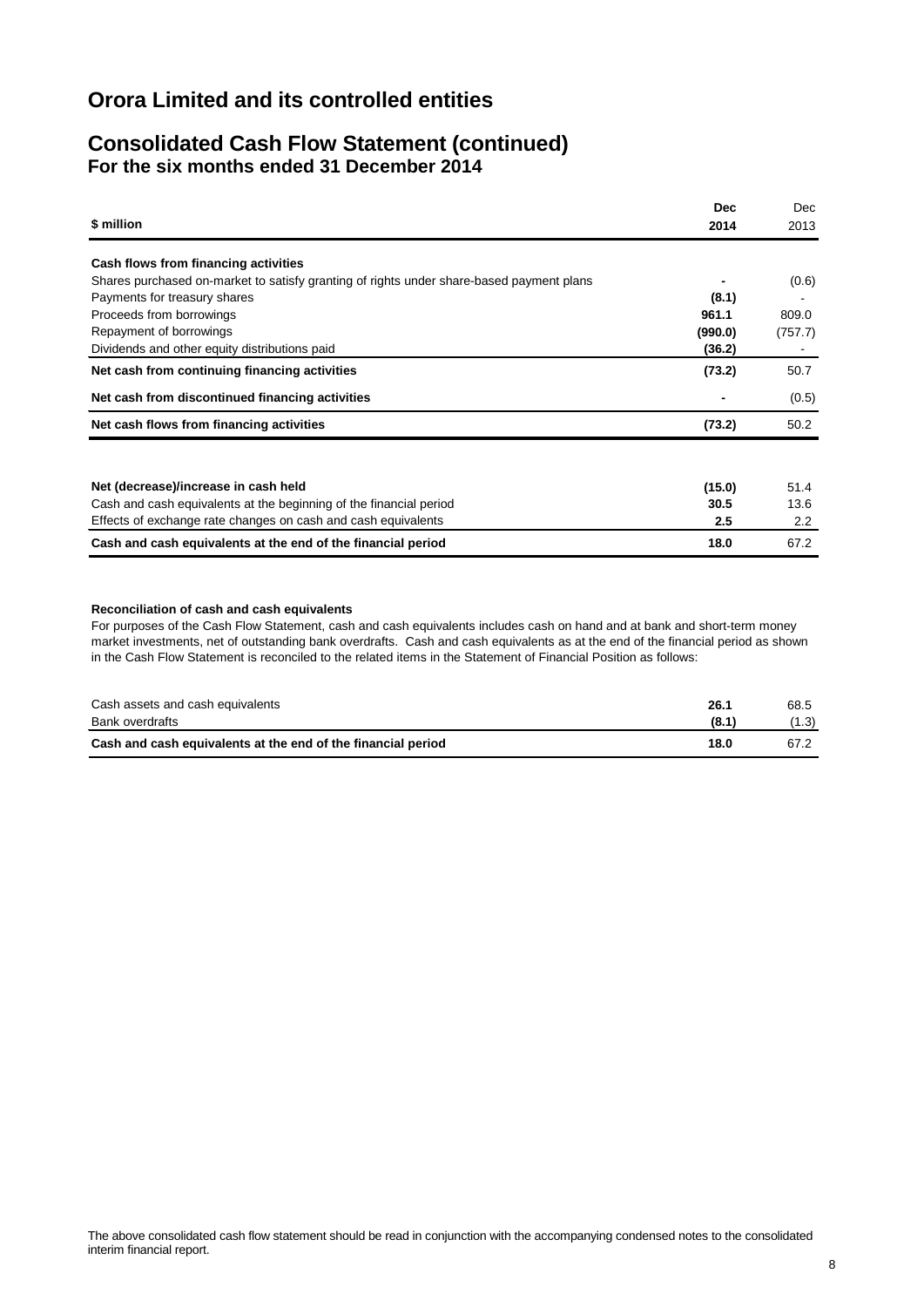# **Condensed Notes to the Consolidated Interim Financial Report For the six months ended 31 December 2014**

## **1. Summary of Significant Accounting Policies**

Orora Limited (the 'Company') is a company domiciled in Australia. These condensed consolidated interim financial statements ('interim financial report') as at and for the six months ended 31 December 2014 comprise the Company and its subsidiaries (together referred to as the 'Group'). The Group is primarily involved in the manufacture and supply of packaging products and services to the grocery, fast moving consumer goods and industrial markets.

The Annual Report of the Group as at and for the year ended 30 June 2014 is available upon request from the Company's registered office at 109 Burwood Road, Hawthorn 3122, Victoria, Australia or at www.ororagroup.com.

#### **(a) Basis of preparation of the condensed consolidated interim financial statements**

The Group is a for-profit entity for the purposes of preparing financial statements. These interim financial statements have been prepared in accordance with the requirements of Accounting Standard AASB 134 *Interim Financial Reporting* (AASB 134) and the *Corporations Act 2001.*

These interim financial statements do not include all of the information required for a full financial report, and should be read in conjunction with the Annual Report of the Group as at and for the year ended 30 June 2014 and any public announcements made by Orora Limited and its controlled entities during the half year in accordance with continuous disclosure obligations arising under the *Corporations Act 2001*.

The Group is of a kind referred to in ASIC Class Order 98/0100 dated 10 July 1998 and in accordance with that Class Order, amounts in the condensed consolidated interim financial report have been rounded off to the nearest \$100,000 or, where the amount is \$50,000 or less, zero, unless otherwise specifically stated.

These interim financial statements were approved by the Company's Board of Directors on 24 February 2015.

The accounting policies applied by the Group in these interim financial statements are the same as those applied by the Group in its Annual Report as at and for the year ended 30 June 2014 and the corresponding interim reporting period.

#### **(b) Critical accounting judgements and estimates**

The preparation of these interim financial statements requires management to exercise judgement and make estimates and assumptions in applying the Group's accounting policies which impact the reported amounts of assets, liabilities income and expenses.

Estimates and assumptions are evaluated on an ongoing basis and are based on historical experience and other factors, including expectations of future events that are believed to be reasonable under the circumstances. The actual results may differ from these accounting estimates. Revisions to accounting estimates are recognised in the period in which the estimate is revised and in any future periods affected.

The significant judgements made by management in applying the Group's accounting policies and the key sources of estimation uncertainty were the same as those that applied to the consolidated financial statements as at and for the year ended 30 June 2014.

#### *Measurement of fair values*

A number of the Group's accounting policies and disclosures require the measurement of fair values, for both financial and non-financial assets and liabilities.

The Orora Group Treasury team performs the financial instrument valuations required for financial reporting purposes, including Level 3 fair values, if any, and report directly to the Chief Financial Officer (CFO) and the Audit and Compliance Committee. Discussions of valuation processes and results are held with the CFO and Orora Group Treasury at least once every six months, in line with the Group's half-yearly reporting requirements. Significant valuation issues are reported to the Audit and Compliance Committee.

When measuring fair value of an asset or liability, the Group uses market observable data as far as possible. Fair values are categorised into three levels as prescribed under accounting standards, with each of these levels indicating the reliability of the inputs used in determining the fair value. The levels of the fair value hierarchy are:

- Level 1: fair value identified from quoted price traded in an active market for an identical asset or liability at the end of the reporting period. The quoted market price used for assets is the last bid price.
- Level 2: fair value determined using valuation techniques that maximise the use of observable market data and rely as little as possible on entity-specific estimates. All significant inputs used in the valuation method are observable.
- Level 3: one or more of the significant inputs used in determining fair value for the asset or liability is not based on observable market data (unobservable input).

The Group recognises transfers between levels of the fair value hierarchy at the end of the reporting period when the change has occurred.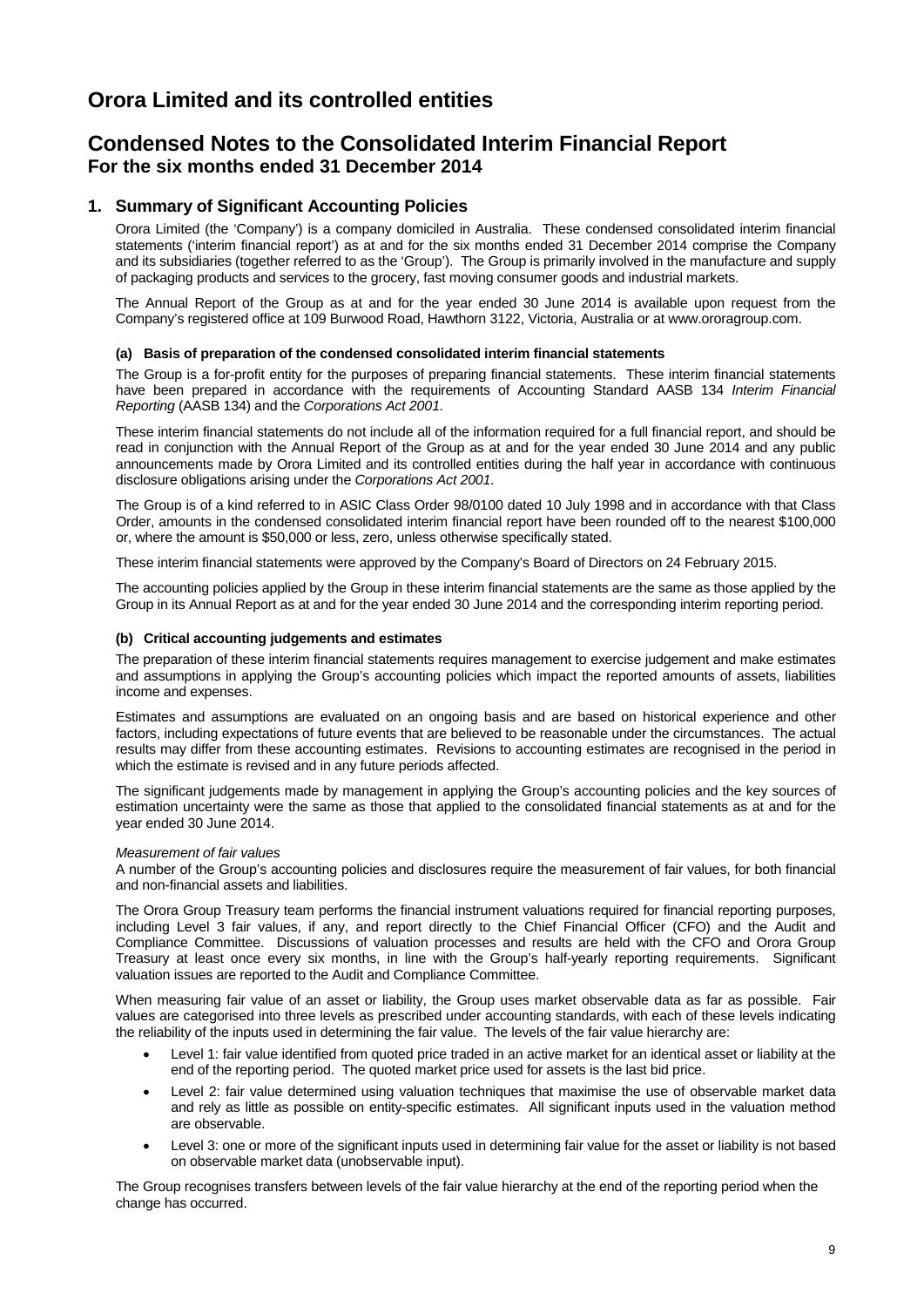# **Condensed Notes to the Consolidated Interim Financial Report For the six months ended 31 December 2014**

## **1. Summary of significant accounting policies (continued)**

#### **(c) New accounting standards and interpretations not yet adopted**

A number of new standards, amendments to standards and interpretations are effective for annual periods beginning after 1 January 2014 and have not been applied in preparing these interim financial statements. The following new or amended accounting standards and interpretations issued by the AASB have been identified as those which may have a material impact on the Group in current or future reporting periods and on foreseeable future transactions.

#### **AASB 9** *Financial Instruments*

AASB 9 *Financial Instruments* addresses the classification, measurement and derecognition of financial liabilities. With the recent amendments to the standard AASB 9 now also sets out new rules for hedge accounting. The standard is not applicable until 1 January 2018 but is available for early adoption.

There will be no material impact on the Group's accounting for financial assets or financial liabilities on adoption of the standard. The new hedging rules however will align hedge accounting more closely with the Group's risk management practices and as a general rule, it will be easier to apply hedge accounting once the standard is adopted. The new standard also introduces expanded disclosure requirements and changes in presentation with regards to financial instruments.

The Group has not yet fully completed the analysis on how its own hedging arrangements would be affected by the new rules, and therefore has not yet decided whether to adopt any parts of AASB 9 early. In order to apply the new hedging rules, the Group would have to adopt AASB 9 and the consequential amendments to AASB 7 *Financial Instruments: Disclosures* and AASB 139 *Financial Instruments: Recognition and Measurement* in their entirety.

## **2. Segment Information**

An operating segment is a component of the Group that engages in business activities from which it may earn revenues and incur expenses, including revenues and expenses that relate to transactions with any of the Group companies.

All operating segment results are regularly reviewed by the Group's chief operating decision maker which has been identified as the Corporate Executive Team (CET). The CET consists of the Managing Director and Chief Executive Officer, the Chief Financial Officer and the Group General Manager, Strategy. The CET provides the strategic direction and management oversight of the day to day activities of the Group in terms of monitoring results, providing approval for capital expenditure decisions and approving strategic planning for the Group.

### **(a) Description of reporting segments**

The chief operating decision maker considers the business primarily from a geographic activity perspective and the reportable segments have therefore been identified as Australasia and North America. The following summary describes the operations of each reportable segment.

#### *Orora Australasia*

This segment focuses on the manufacture of fibre and beverage packaging products within Australia and New Zealand. The products manufactured by this segment includes glass bottles, beverage cans, wines closures, corrugated boxes, cartons and sacks and the manufacture of recycled paper.

#### *Orora North America*

This segment, predominantly located in North America, purchase, warehouses, sells and delivers a wide range of packaging and other related materials and services. The business also includes integrated corrugated sheet and box manufacturing equipment sales and capabilities.

*Other*

This segment includes the corporate function of the Group.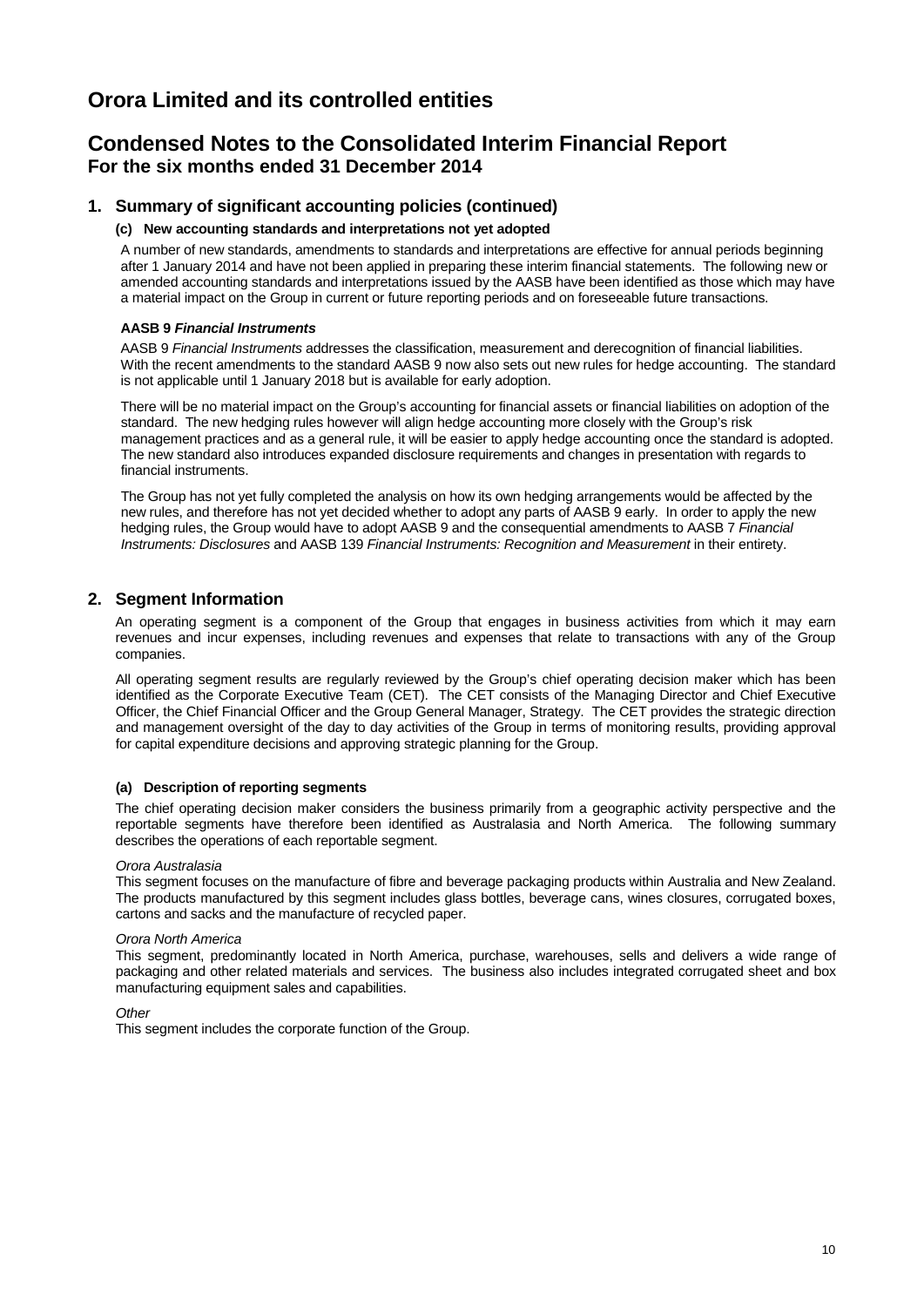# **Condensed Notes to the Consolidated Interim Financial Report For the six months ended 31 December 2014**

## **2. Segment Information (continued)**

## **(b) Notes to and forming part of the segment information**

The segment information is prepared in conformity with the accounting policies of the Group and the accounting standard AASB 8 *Operating Segments*.

Segment revenues, expenses and results include transfers between segments. Such transfers between segments are priced on an 'arm's length' basis and are eliminated on consolidation. The revenue from external parties reported to the CET is measured in a manner consistent with that in the income statement.

The CET uses an adjusted Earnings Before Interest and Tax (EBIT) measure to assess the performance of the segments. This measure includes items directly attributable to a segment as well as those that can be allocated on a reasonable basis, however the profit measure excludes the effects of individual significant non-recurring gains/losses.

Interest income and expenditure and other finance costs are not allocated to the segments, as this type of activity is driven by the central Orora Group Treasury function, which manages the funding position of the Group.

Comparative information has been presented in conformity with the identified reporting segments of the Group as at the reporting date in accordance with AASB 8.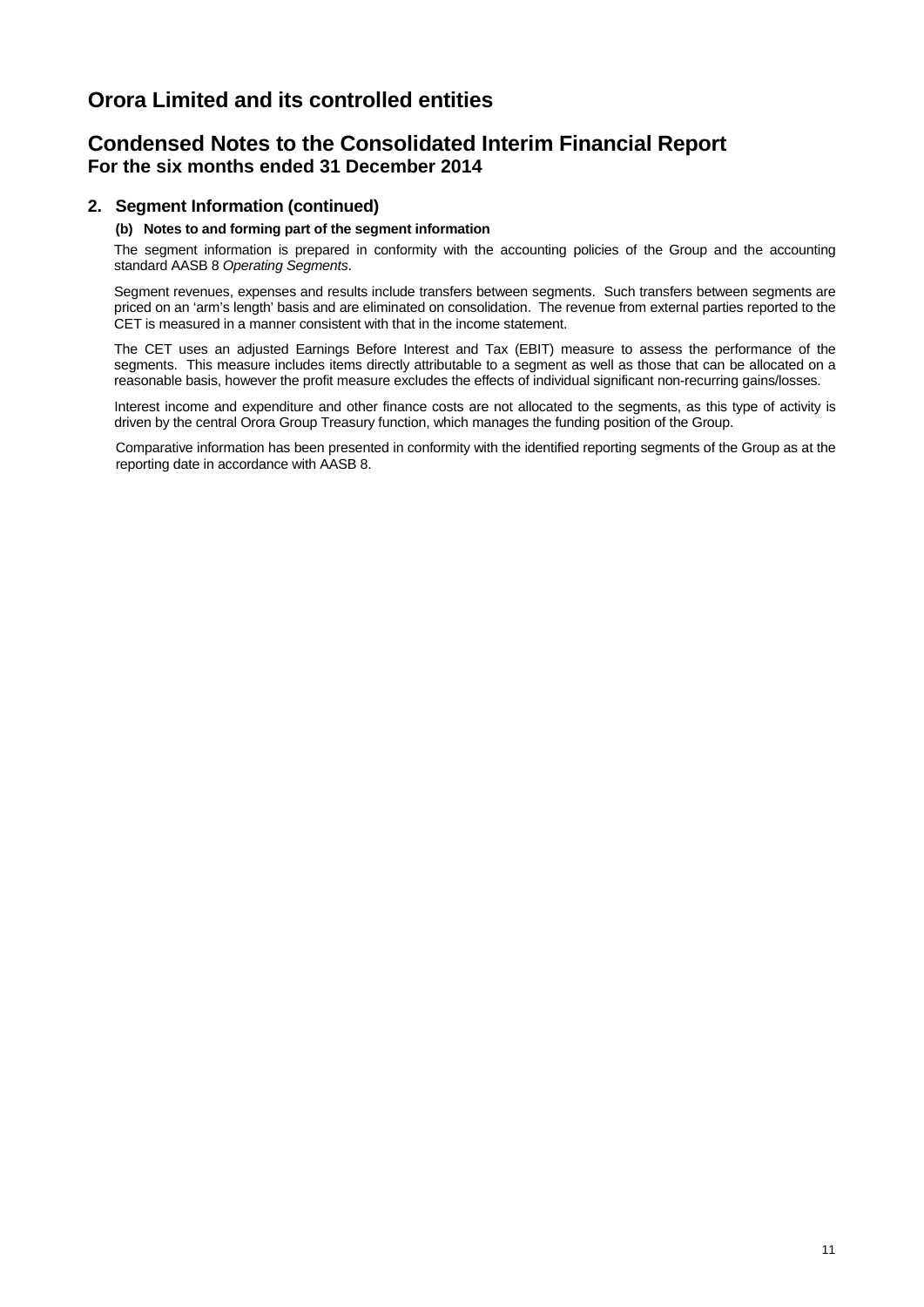# **Condensed Notes to the Consolidated Interim Financial Report For the six months ended 31 December 2014**

## **2. Segment Information (continued)**

## **(c) Segment information provided to the CET**

The following segment information was provided to the CET for the reportable segments for the half year ended 31 December 2014 and 31 December 2013:

|                                                                                                           | <b>Australasia</b> |         |                | <b>North America</b> |                | Other                    |                | <b>Total Reported</b> |
|-----------------------------------------------------------------------------------------------------------|--------------------|---------|----------------|----------------------|----------------|--------------------------|----------------|-----------------------|
| \$ million                                                                                                | 2014               | 2013    | 2014           | 2013                 | 2014           | 2013                     | 2014           | 2013                  |
| Reportable segment revenue                                                                                |                    |         |                |                      |                |                          |                |                       |
| Revenue from external customers                                                                           | 982.1              | 983.4   | 684.5          | 628.1                |                |                          | 1,666.6        | 1,611.5               |
| Inter-segment revenue                                                                                     | 12.7               |         |                |                      |                |                          | 12.7           |                       |
| Total reportable segment revenue                                                                          | 994.8              | 983.4   | 684.5          | 628.1                | $\blacksquare$ | $\overline{\phantom{a}}$ | 1,679.3        | 1,611.5               |
| Reconciliation to total revenue                                                                           |                    |         |                |                      |                |                          |                |                       |
| Elimination of inter-segment revenue                                                                      |                    |         |                |                      |                |                          | (12.7)         |                       |
| Remove pre-acquisition revenue of acquired businesses <sup>(1)</sup>                                      |                    |         |                |                      |                |                          |                | (524.1)               |
| Sales revenue                                                                                             |                    |         |                |                      |                |                          | 1,666.6        | 1,087.4               |
| Other income                                                                                              |                    |         |                |                      |                |                          | 8.8            | 8.7                   |
| Finance income                                                                                            |                    |         |                |                      |                |                          | 0.2            | 0.6                   |
| Consolidated revenue and other income                                                                     |                    |         |                |                      |                |                          | 1,675.6        | 1,096.7               |
| Reportable segment profit/(loss)                                                                          |                    |         |                |                      |                |                          |                |                       |
| Earnings before depreciation, amortisation, interest, related income tax expense and<br>significant items | 140.9              | 134.2   | 39.4           | 32.9                 | (13.6)         | (4.5)                    | 166.7          | 162.6                 |
| Depreciation and amortisation                                                                             | (39.9)             | (53.5)  | (5.8)          | (5.0)                | (2.6)          | (2.8)                    | (48.3)         | (61.3)                |
| Earnings before interest, related income tax expense and significant items                                | 101.0              | 80.7    | 33.6           | 27.9                 | (16.2)         | (7.3)                    | 118.4          | 101.3                 |
| Significant items before related income tax expense                                                       |                    | (210.6) | $\blacksquare$ | (0.1)                |                | (19.5)                   | $\blacksquare$ | (230.2)               |
| Earnings before interest and related income tax expense                                                   | 101.0              | (129.9) | 33.6           | 27.8                 | (16.2)         | (26.8)                   | 118.4          | (128.9)               |
| Reconciliation to profit/(loss)                                                                           |                    |         |                |                      |                |                          |                |                       |
| Remove pre-acquisition earnings of acquired businesses <sup>(1)</sup>                                     |                    |         |                |                      |                |                          | $\blacksquare$ | (39.7)                |
| Profit/(loss) from operations                                                                             |                    |         |                |                      |                |                          | 118.4          | (168.6)               |
| Finance income                                                                                            |                    |         |                |                      |                |                          | 0.2            | 0.6                   |
| Finance expense                                                                                           |                    |         |                |                      |                |                          | (19.8)         | (24.8)                |
| Consolidated profit/(loss) before income tax expense                                                      |                    |         |                |                      |                |                          | 98.8           | (192.8)               |
| Operating free cash flow <sup>(2)</sup>                                                                   | 96.8               | 96.1    | 14.5           | 20.9                 | (4.5)          | (86.7)                   | 106.8          | 30.3                  |

 $^{(1)}$  Represents the pre-acquisition revenue and earnings of North America and certain closure and fibre packaging activities in Australia and New Zealand that were acquired by Orora Limited on 31 October 2013 as part of the internal corporate restructuring undertaken prior to the demerger of the Orora business from Amcor Ltd, refer note 3.<br><sup>(2)</sup> Operating free cash flow represents the cash flow generated from Orora's operating and investi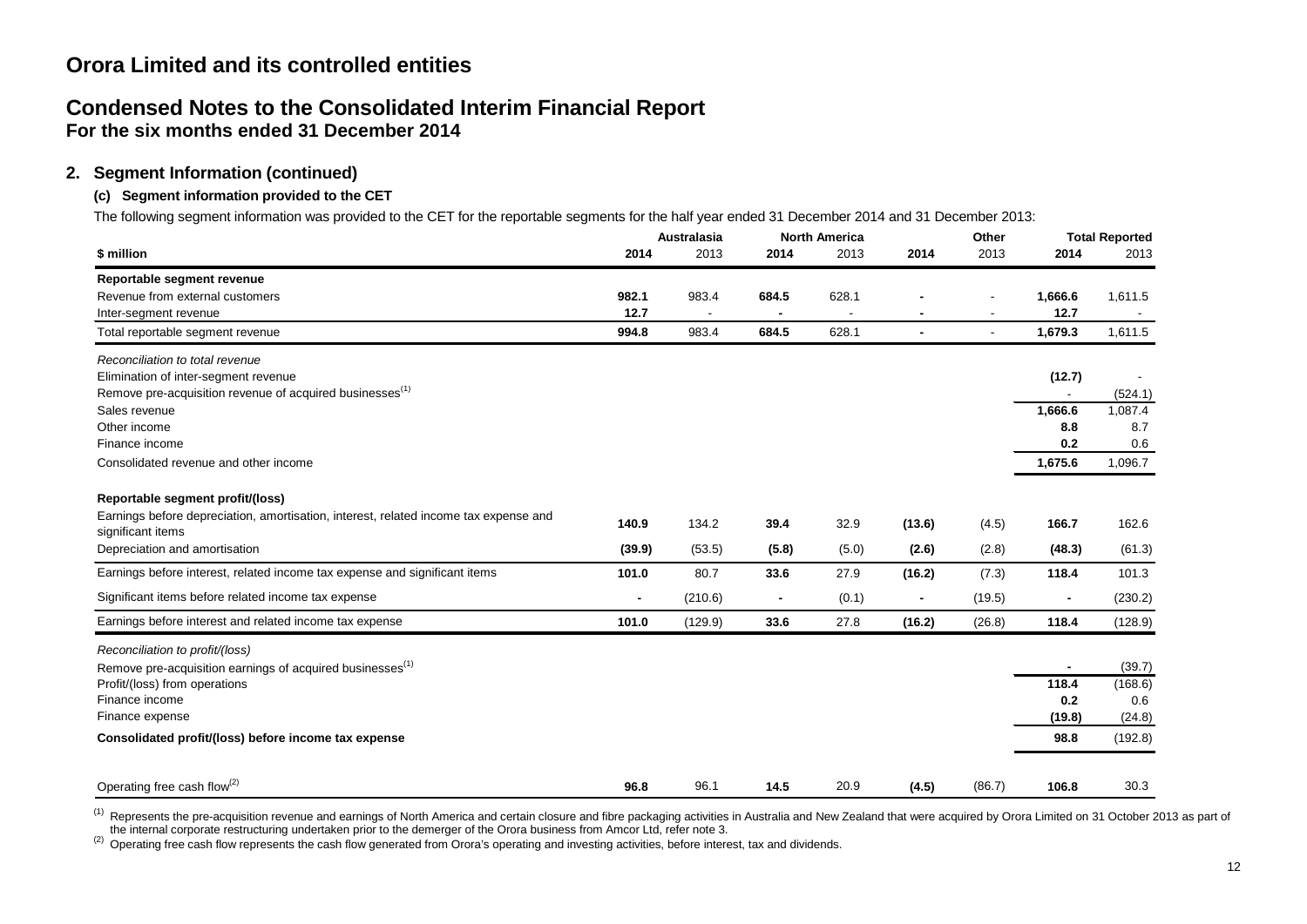# **Condensed Notes to the Consolidated Interim Financial Report For the six months ended 31 December 2014**

## **2. Segment Information (continued)**

#### **(c) Segment information provided to the CET (continued)**

*Segment operating free cash flow*

Segment operating free cash flow reconciles to statutory operating cash flow as follows:

|                                                                                    | <b>Dec</b> | Dec    |
|------------------------------------------------------------------------------------|------------|--------|
| \$ million                                                                         | 2014       | 2013   |
| Total reportable segment operating free cash flow                                  | 106.8      | 30.3   |
| Remove operating free cash flow relating to acquired businesses <sup>(1)</sup>     |            | 10.0   |
|                                                                                    | 106.8      | 40.3   |
| Remove investing cash flow activities included in segment operating free cash flow | 39.2       | 28.6   |
| Add operating cash flow activities excluded from segment operating free cash flow  | (38.7)     | (28.3) |
| Net cash flows from operating activities for continuing operations                 | 107.3      | 40.6   |

<sup>(1)</sup>Represents the pre-acquisition operating free cash flow of North America and certain closure and fibre packaging activities in Australia and New Zealand that were acquired by Orora Limited on 31 October 2013 as part of the internal corporate restructuring undertaken prior to the demerger of the Orora business from Amcor Ltd, refer note 3.

## **3. 31 December 2013 Demerger**

Effective 17 December 2013 Orora Limited (the 'Company') and its controlled entities (collectively referred to as the 'Group') demerged from Amcor Ltd. The Company was listed as a separate standalone entity on the Australian Securities Exchange (ASX) on 18 December 2013 and the demerger was implemented on 31 December 2013 with the Group repaying amounts owed to Amcor Ltd totalling \$765.8 million pursuant to the Demerger Agreement.

Prior to the demerger, the Company and Amcor Ltd were required to undertake an internal corporate restructure. As part of the corporate internal restructure undertaken certain assets, liabilities and legal entities have been acquired and divested by the Orora Group during the comparative period.

#### *Disposed businesses*

The businesses disposed of under the corporate internal restructure are presented as a discontinued operation within the comparative period of this interim financial report. The flexible packaging assets transferred to Amcor under the internal restructure resulted in the recognition of a gain on sale of \$29.8 million which was settled through intercompany loans between Orora and the Amcor Group upon demerger. This gain is presented within discontinued operations.

#### *Acquired businesses*

Under the internal corporate restructure, the acquisition of the North America business and certain closure and fibre packaging activities in the Australia and New Zealand region, was funded through a share issue. As the acquisition was undertaken at the direction and while under the common control of Amcor Ltd the transaction has been accounted for as a transaction between entities under common control and recognised within equity. As a consequence no acquisition accounting in the form of a purchase price allocation was undertaken and therefore the assets and liabilities have not been measured at fair value nor has any goodwill arisen.

All assets and liabilities acquired by the Orora Group have been recognised at values consistent with the carrying value of those assets and liabilities in Amcor Ltd's accounts immediately prior to the restructure. As a result the movements in equity include the acquisition of the reserves and retained earnings of the acquired operations as at the date of the corporate restructure and the recognition of a demerger reserve of \$132.9 million. The demerger reserve represents the difference between the deemed consideration established under the internal corporate restructure and the carrying value of the assets and liabilities acquired, under the common control transaction.

#### *Impairment of assets*

On demerger it was necessary to undertake an assessment of the carrying value of the Orora business and its Cash Generating Units (CGUs), as the fair value of the Orora business and its CGUs at the time of the demerger were influenced by the new listed entity, Orora Limited's, cost of capital.

In performing the impairment assessment management identified a potential impairment in the Orora Fibre CGU, which forms part of the Australasia segment. Having identified the potential impairment management undertook a detailed assessment of the assets within this CGU to identify the specific assets impaired. As a result of this review an impairment of \$209.8 million was recognised in the comparative period, refer note 4. The impairment losses have been recognised within 'general and administrative' expense in the income statement.

Refer to note 2 of the 30 June 2014 Annual Report for further information in respect of the Demerger transaction.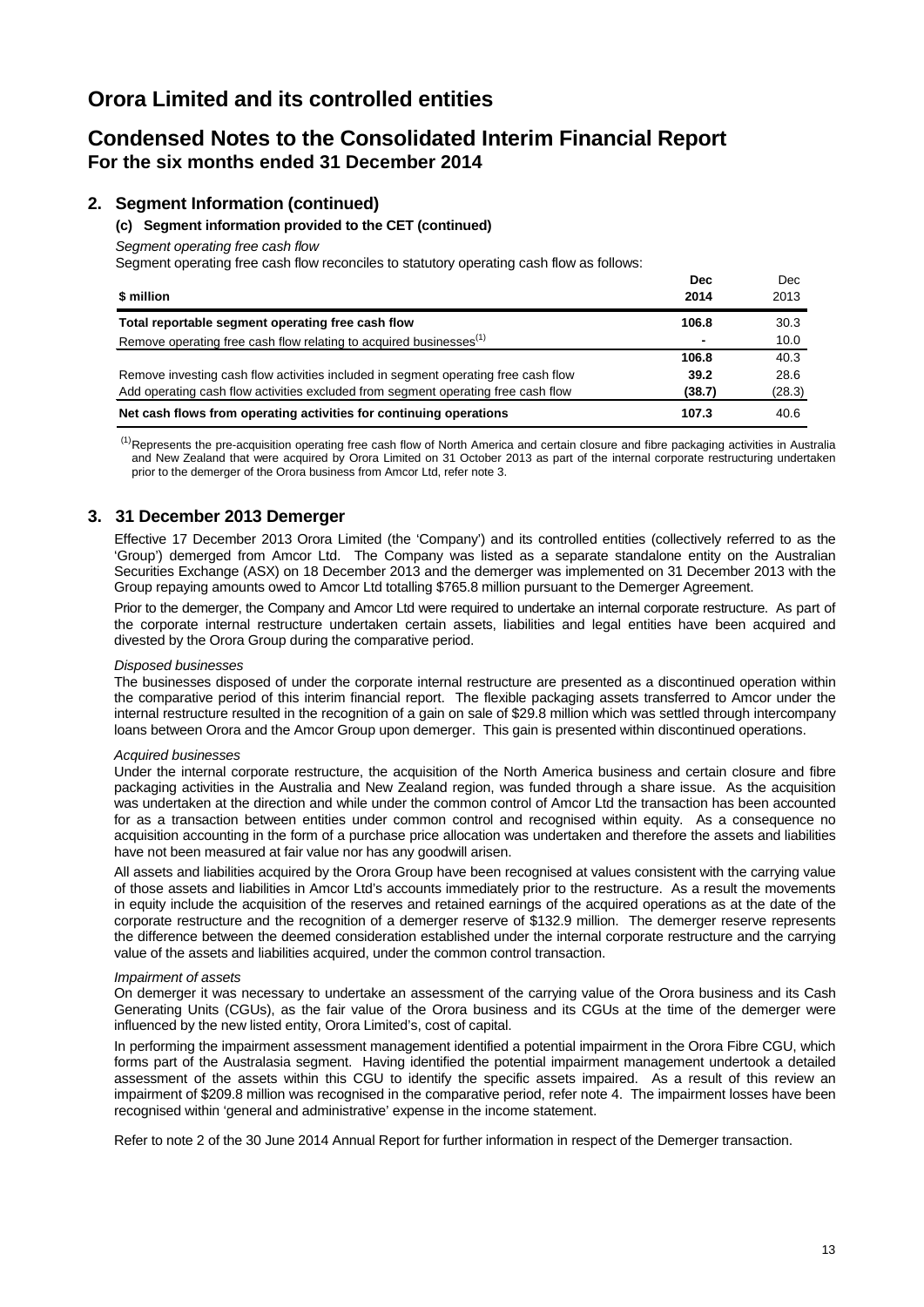# **Condensed Notes to the Consolidated Interim Financial Report For the six months ended 31 December 2014**

## **4. Significant items**

Significant items are large, non-recurring gains or losses that are excluded from management's assessment of profit because by their nature they could distort the Group's underlying quality of earnings. They are typically gains or losses arising from events that are not considered part of the core operations of the business. These items are excluded to reflect performance in a consistent manner and are in line with how the business is managed and measured on a dayto-day basis.

Significant income items are included in 'other income', whilst significant expenditure items are included within 'general and administration' expense in the income statement. No significant items have been recognised in the current period.

|                                                                                                    |                   | Dec 2014   |            |            | Dec 2013   |            |  |
|----------------------------------------------------------------------------------------------------|-------------------|------------|------------|------------|------------|------------|--|
|                                                                                                    |                   | Tax        |            |            | Tax        |            |  |
|                                                                                                    |                   | (expense)/ |            |            | (expense)/ |            |  |
| \$ million                                                                                         | <b>Before tax</b> | benefit    | Net of tax | Before tax | benefit    | Net of tax |  |
| Income                                                                                             |                   |            |            |            |            |            |  |
| Gain on disposal of Flexibles<br>businesses under internal corporate<br>restructure (refer note 3) |                   |            |            | 29.8       |            | 29.8       |  |
|                                                                                                    |                   |            | -          | 29.8       |            | 29.8       |  |
| Expense                                                                                            |                   |            |            |            |            |            |  |
| Asset impairments recognised on<br>demerger (refer note 3)                                         |                   |            |            | (209.8)    | 62.5       | (147.3)    |  |
| Cost incurred on demerger                                                                          |                   |            |            | (16.4)     | (0.2)      | (16.6)     |  |
| Australasia restructuring <sup>(1)</sup>                                                           |                   |            |            | (4.0)      | 1.2        | (2.8)      |  |
|                                                                                                    |                   |            | -          | (230.2)    | 63.5       | (166.7)    |  |
| <b>Total significant items</b>                                                                     |                   |            |            | (200.4)    | 63.5       | (136.9)    |  |
| Significant items attributable to:                                                                 |                   |            |            |            |            |            |  |
| Continuing operations                                                                              |                   |            |            | (230.2)    | 63.5       | (166.7)    |  |
| Discontinued operations                                                                            |                   |            |            | 29.8       |            | 29.8       |  |
| <b>Total significant items</b>                                                                     |                   |            | -          | (200.4)    | 63.5       | (136.9)    |  |

 $<sup>(1)</sup>$  Restructuring costs of \$4.0 million represent provision for loss making recycling contracts arising as a result of the closing of the old</sup> Botany Paper and Cartonboard Mills and the commissioning of the new B9 recycled paper mill. For the 12 months to 30 June 2014 an expense of \$22.4 million was recognised, refer to note 3.1.2 in the 2014 Annual Report.

# **5. Contributed Equity**

| \$ million                                                            | <b>Dec</b><br>2014 | June<br>2014 |
|-----------------------------------------------------------------------|--------------------|--------------|
| Issued and paid-up <sup>(1)</sup>                                     |                    |              |
| 1,206,684,923 ordinary shares with no par value (2014: 1,206,684,923) | 513.3              | 513.4        |
|                                                                       | 513.3              | 513.4        |
| Treasury shares <sup>(2)</sup>                                        |                    |              |
| 4,997,534 ordinary shares with no par value (June 2014: nil)          | (8.0)              |              |
| <b>Total contributed equity</b>                                       | 505.3              | 513.4        |

<sup>(1)</sup> All issued shares are fully paid, all shares rank equally with regards to the Company's residual assets. Ordinary shares entitle the holder to participate in dividends as declared from time to time and are entitled to one vote per share at meetings of the Company.

 $^{(2)}$ Treasury shares are shares in the Company that are held by the Orora Employee Share Trust for the purpose of issuing shares to employees under the Group's Employee Share Plans.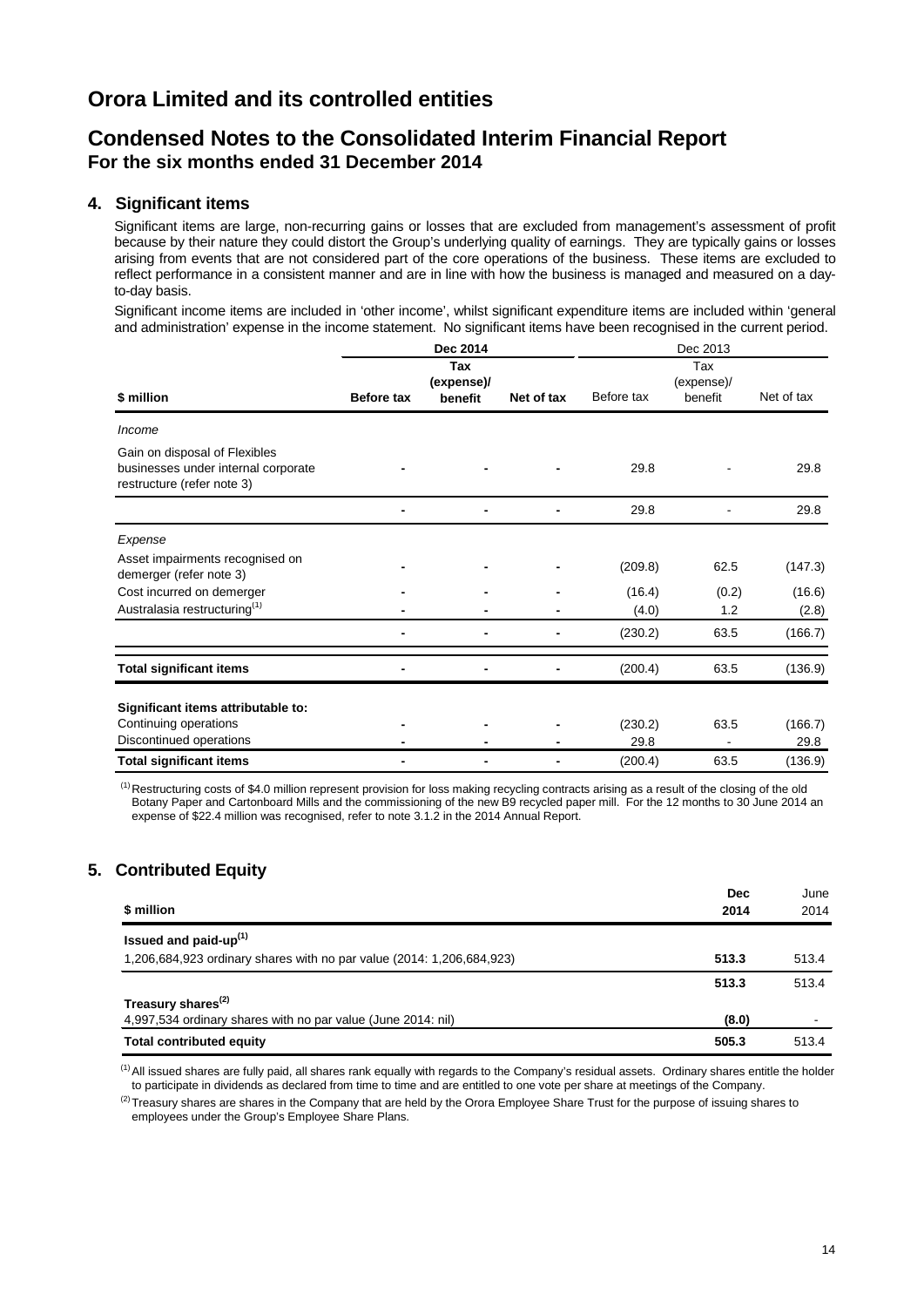# **Condensed Notes to the Consolidated Interim Financial Report For the six months ended 31 December 2014**

## **5. Contributed Equity (continued)**

## **(a) Reconciliation of fully paid ordinary shares**

|                                                                                                 | Six months       |                | Twelve months |            |
|-------------------------------------------------------------------------------------------------|------------------|----------------|---------------|------------|
|                                                                                                 | 31 December 2014 |                | 30 June 2014  |            |
|                                                                                                 | No. '000         | \$ million     | No. '000      | \$ million |
| Balance at beginning of period                                                                  | 1,206,685        | 513.4          | 212.198       | 215.3      |
| Issue of shares for consideration under the demerger restructuring<br>activities <sup>(1)</sup> |                  |                | 270.352       | 298.7      |
| Share capital consolidation <sup>(2)</sup>                                                      |                  | $\blacksquare$ | (482, 549)    |            |
| Shares issued under the Amcor Demerger Scheme <sup>(3)</sup>                                    |                  | -              | 1,206,684     |            |
| Treasury shares used to satisfy exercise of options and rights<br>under Employee Share Plans    |                  | (0.1)          |               |            |
| Shares purchased on-market to satisfy issue of CEO Grant                                        |                  |                |               | (0.6)      |
| Balance at end of period                                                                        | 1,206,685        | 513.3          | 1,206,685     | 513.4      |

<sup>(1)</sup>Refer to note 3 which describes the impact on the reported results of Orora Limited arising from transactions and restructuring activities undertaken as part of the demerger from Amcor Ltd. The issue of shares for consideration under the demerger restructuring activities include transaction costs that were settled as part of the demerger transaction.

Include transaction costs that were settled as part of the demerger the Company undertook a share consolidation whereby all the shares on issue were converted to one<br>ordinary share.

<sup>(3)</sup> Under the Amcor Demerger Scheme, one Orora Limited share was offered for every Amcor Ltd ordinary share held on the record date, being 24 December 2013, thereby resulting in the issue of 1,206.7 million ordinary shares.

#### **(b) Reconciliation of treasury shares**

|                                                                          | <b>Six months</b> |                | Twelve months |            |  |
|--------------------------------------------------------------------------|-------------------|----------------|---------------|------------|--|
|                                                                          | 31 December 2014  |                | 30 June 2014  |            |  |
|                                                                          | No. '000          | \$ million     | No. '000      | \$ million |  |
| Balance at beginning of period                                           |                   | $\blacksquare$ | -             |            |  |
| Acquisition of 'unallocated' shares by the Orora Employee Share<br>Trust | 5.023             | 8.1            | -             |            |  |
| Employee Share Plan issue                                                | (25)              | (0.1)          | -             |            |  |
| Balance at end of period                                                 | 4,998             | 8.0            | -             |            |  |

The Group holds shares in itself as a result of shares purchased by the Orora Employee Share Trust (the 'Trust'). The Trust was established on 20 February 2014 to manage and administer the Company's responsibilities under the Group's Employee Share Plans through acquiring, holding and transferring of shares, in the Company to participating employees. In respect of these transactions, at any point in time the Trust may hold 'allocated' and 'unallocated' shares.

Allocated shares represent those shares that have been purchased and awarded to employees under the CEO Grant. These shares are restricted in that the employee is unable to dispose of the shares for a period of up to five years (or otherwise determined by the Board). The Trust holds these shares on behalf of the employee until the restriction period is lifted at which time the Trust releases the shares to the employee.

Unallocated shares represent those shares that have been purchased by the Trust on-market to satisfy the potential future vesting of awards granted under the Groups Employee Share Plans, other than the CEO Grant. As the shares are unallocated they are identified and accounted for as treasury shares.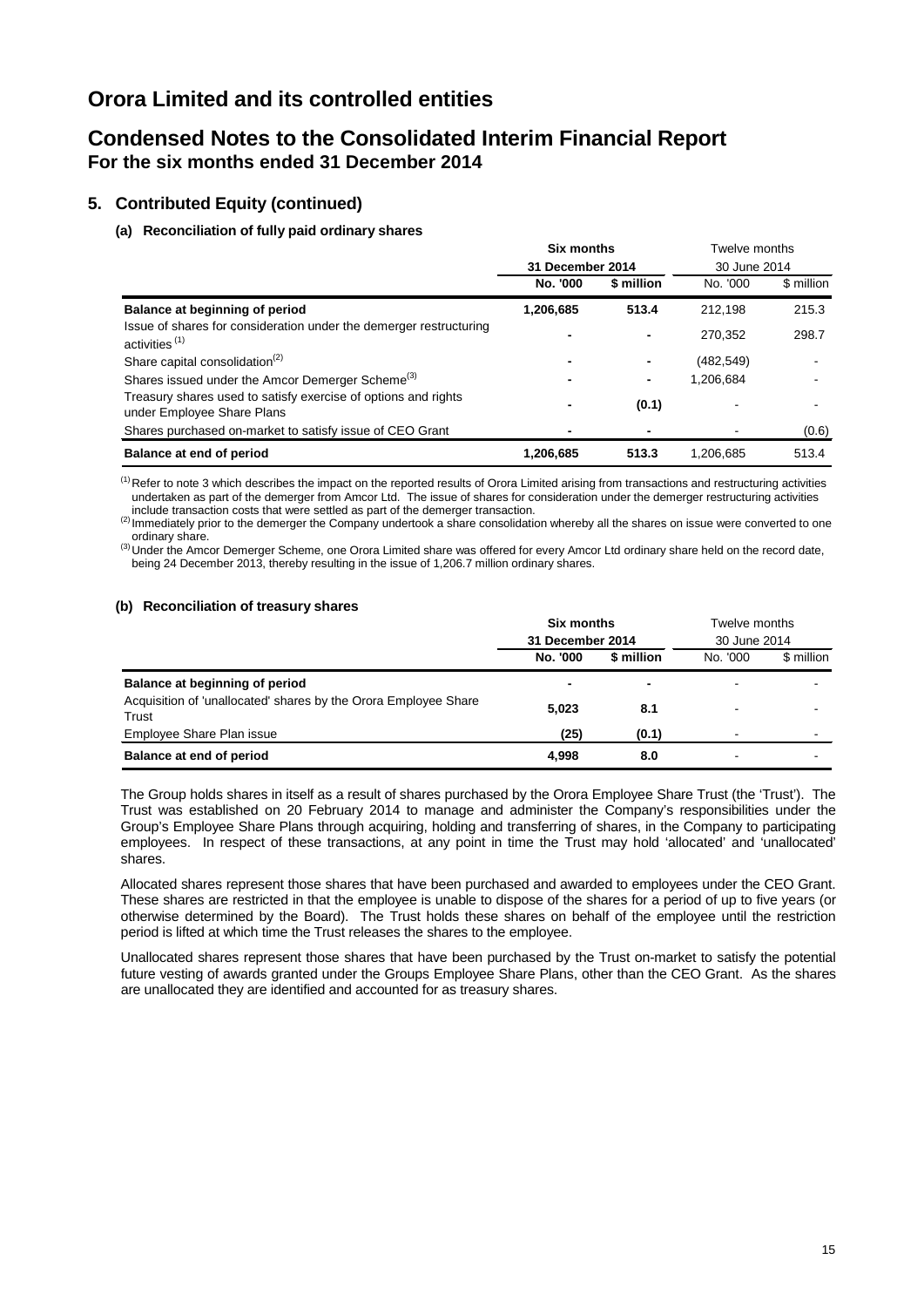# **Condensed Notes to the Consolidated Interim Financial Report For the six months ended 31 December 2014**

## **6. Dividends**

|                                                                                                                                                                                                | Six months<br>31 December 2014 |           | Six months<br>31 December 2013 |           |  |
|------------------------------------------------------------------------------------------------------------------------------------------------------------------------------------------------|--------------------------------|-----------|--------------------------------|-----------|--|
|                                                                                                                                                                                                | <b>Cents per</b><br>share      | Total \$m | Cents per<br>share             | Total \$m |  |
| Dividends provided for or paid during the period<br>Final dividend paid on 8 October 2014 (2013: nil) unfranked                                                                                | 3.0                            | 36.2      |                                |           |  |
| Dividends not recognised at period end <sup>(1)</sup><br>The directors have determined an interim dividend.<br>expected to be paid on 9 April 2015 unfranked<br>(2013: 2 April 2014 unfranked) | 3.5                            | 42.2      | 3.0                            | 36.2      |  |

 $<sup>(1)</sup>$  Estimated final dividend payable, subject to variations in the number of shares up to record date.</sup>

#### **Franking Account**

There are insufficient franking credits available for distribution from the franking account. Accordingly, the interim dividend for 2015 is unfranked (2014: interim and final dividend unfranked)

#### **Conduit Foreign Income Account**

For non-resident shareholders for Australian tax purposes, dividends will not be subject to Australian withholding tax to the extent that they are franked or sourced from the parent entity's Conduit Foreign Income Account. For the interim dividend payable on 9 April 2015, 100% of the dividend to non-residents is sourced from the parent entity's Conduit Foreign Income Account (2014: interim and final dividend nil). As a result, 100% of the interim dividend paid to a non-resident will not be subject to Australian withholding tax.

### **7. Share-based Payments**

The Company did not have any share-based compensation schemes in place prior to the Group's separation from Amcor Ltd on 31 December 2013.

During the six months to 31 December 2014 the Group established a new employee long term incentive plan, refer below for details of the new plan. Information pertaining to other Incentive Plans established by the Group subsequent to its separation from Amcor Ltd can be found in the Group's 2014 Annual Report.

#### *Long Term Incentive Rights Plan*

During the six months to 31 December 2014 the Group established the Orora Limited Long Term Incentive Rights Plan (LTIRP). Under the LTIRP performance rights over shares in the Company may be issued to senior employees. The exact terms and conditions of each award are determined by the Directors of the Company at the time of grant. During the period 985,000 rights were issued under the plan.

The performance rights granted under the LTIRP give the employee the right to receive a share at a future point in time upon meeting specified vesting conditions that are both time-and-performance-based with no exercise price payable. The performance rights are granted at no consideration and carry no dividend entitlement or voting rights until they vest and are exercised into ordinary shares on a one-for-one basis. Fifty per cent of the number of performance rights that ultimately vest are subject to a relative Total Shareholder Return test, the remaining fifty per cent is subject to meeting an EPS hurdle and the satisfaction of a Return on Average Fund Employed gateway.

Performance rights that have vested following the time and performance conditions will automatically be exercised and converted into ordinary shares on a one-for-one basis. Unvested awards are forfeited if the employee voluntarily ceases employment or is dismissed for poor performance.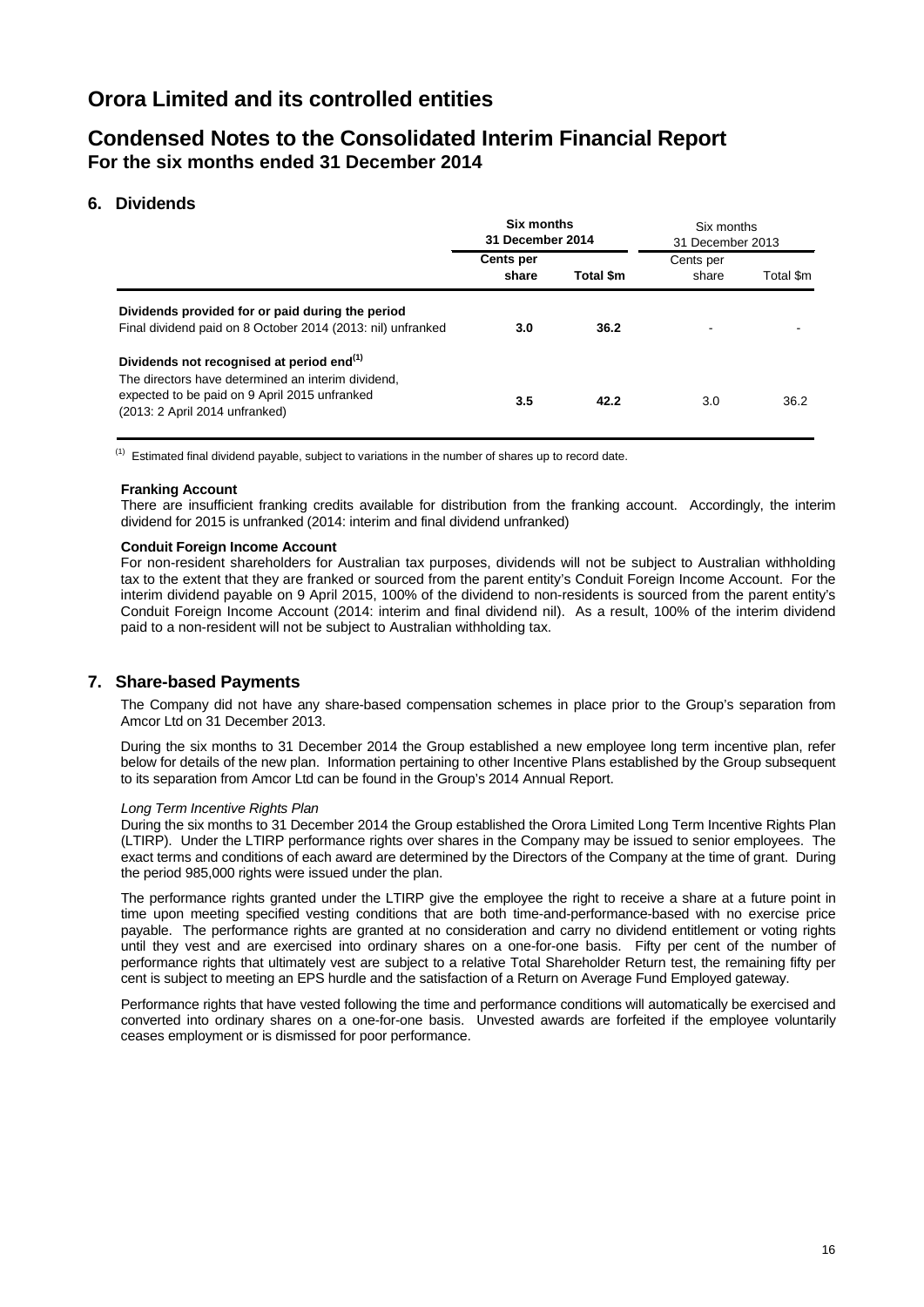# **Condensed Notes to the Consolidated Interim Financial Report For the six months ended 31 December 2014**

## **7. Share-based Payments (continued)**

*Movement table for Employee Share Options and Rights* The following table details the total movement in share options, performance rights or performance shares issued by the Group during the six months to 31 December 2014:

|                                                                                                                               |                                   |                                        |                                                                        |                      | <b>Long Term Incentive Plans</b>           |                        | <b>Short Term Incentive Plan</b> |      |
|-------------------------------------------------------------------------------------------------------------------------------|-----------------------------------|----------------------------------------|------------------------------------------------------------------------|----------------------|--------------------------------------------|------------------------|----------------------------------|------|
|                                                                                                                               | <b>CEO Grant</b>                  |                                        | <b>Performance Rights and</b><br><b>Options</b><br><b>Share Rights</b> |                      |                                            | <b>Deferred Equity</b> |                                  |      |
| Weighted average fair value                                                                                                   | No.                               | \$                                     | No.                                                                    |                      | No.                                        |                        | No.                              |      |
| 31 December 2014                                                                                                              |                                   |                                        |                                                                        |                      |                                            |                        |                                  |      |
| Outstanding at beginning of period<br>Granted during the period<br>Exercised during the period<br>Forfeited during the period | 2,083,312<br>25,000<br>(238, 320) | 0.60<br>1.84<br>0.30<br>$\blacksquare$ | 12,485,000<br>$5,250,000$ (1)<br>(1,940,000)                           | 0.24<br>0.42<br>0.24 | 5,226,000<br>$3,453,500$ (1)<br>(832, 200) | 0.87<br>1.43<br>0.87   | 916,677                          | 1.53 |
| Outstanding at end of period                                                                                                  | 1,869,992                         | 0.66                                   | 15,795,000                                                             | 0.30                 | 7,847,300                                  | 1.12                   | 916,677                          | 1.53 |
| Exercisable at end of period                                                                                                  |                                   | ٠                                      |                                                                        |                      |                                            |                        |                                  |      |
| 30 June 2014                                                                                                                  |                                   |                                        |                                                                        |                      |                                            |                        |                                  |      |
| Outstanding at beginning of period                                                                                            |                                   |                                        |                                                                        |                      |                                            |                        |                                  |      |
| Transfer of award on demerger from<br>Amcor Ltd                                                                               | 1,703,988                         | 0.44                                   | 12,485,000                                                             | 0.24                 | 5,226,000                                  | 0.87                   |                                  |      |
| Granted during the period                                                                                                     | 450,820                           | 1.16                                   |                                                                        |                      |                                            |                        |                                  |      |
| Exercised during the period                                                                                                   | (71, 496)                         | 0.08                                   |                                                                        | ۰                    |                                            |                        |                                  |      |
| Outstanding at end of period                                                                                                  | 2,083,312                         | 0.60                                   | 12,485,000                                                             | 0.24                 | 5,226,000                                  | 0.87                   |                                  |      |
| Exercisable at end of period                                                                                                  |                                   |                                        |                                                                        |                      |                                            |                        |                                  |      |

 $^{(1)}$ Subsequent to shareholder approval at the 2014 Annual General Meeting, 5,250,000 options at an exercise price of \$1.22 and 2,218,500 rights were granted to the Managing Director and CEO.

During the period the Group recognised a share-based payment expense of \$3.3 million of which \$0.5 million relates to options and \$2.8 million relates to performance rights and other compensation plans.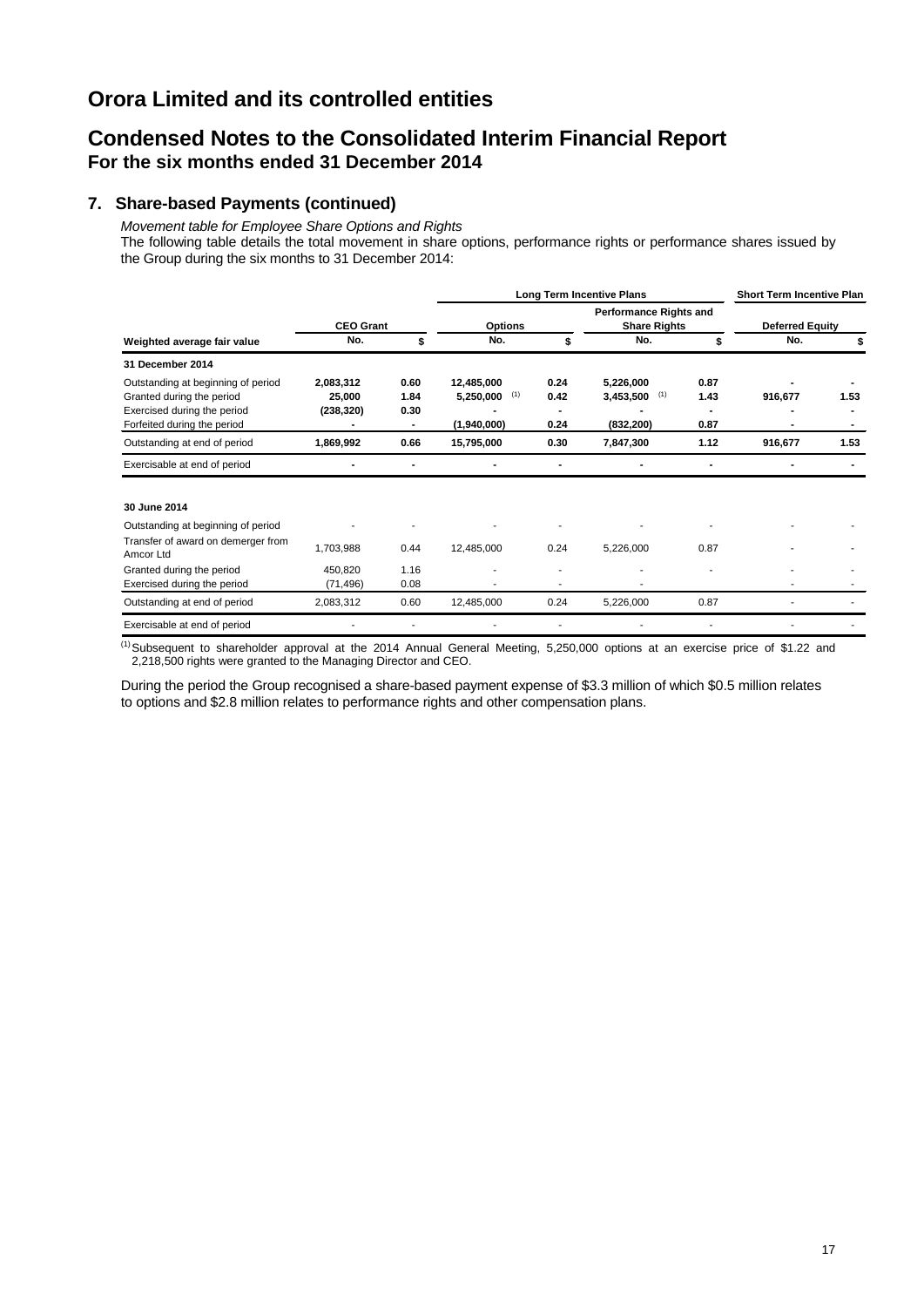# **Condensed Notes to the Consolidated Interim Financial Report For the six months ended 31 December 2014**

## **8. Financial Instruments**

### **Carrying amounts versus fair values**

The following tables detail the carrying amounts and fair values of financial assets and financial liabilities, including their levels in the fair value hierarchy for financial instruments measured at fair value. It does not include fair value information for financial instruments not measured at fair value if the carrying amount is a reasonable approximation of fair value:

|                                                            |                                | Fair value                           |                                        |              |         |                          |         |              |     |  |     |
|------------------------------------------------------------|--------------------------------|--------------------------------------|----------------------------------------|--------------|---------|--------------------------|---------|--------------|-----|--|-----|
|                                                            | Trade and other<br>receivables | Other<br>investments,<br>derivatives | including Cash and cash<br>equivalents | <b>Total</b> | Level 1 | Level 2                  | Level 3 | <b>Total</b> |     |  |     |
| 31 December 2014                                           |                                |                                      |                                        |              |         |                          |         |              |     |  |     |
| Financial assets measured at fair value                    |                                |                                      |                                        |              |         |                          |         |              |     |  |     |
| Forward exchange contracts                                 |                                |                                      |                                        |              | 3.3     |                          | 3.3     |              | 3.3 |  | 3.3 |
| Available-for-sale financial instruments                   |                                | 10.5                                 | $\blacksquare$                         | 10.5         | 10.5    |                          | -       | 10.5         |     |  |     |
| Financial assets not measured at fair value <sup>(1)</sup> |                                |                                      |                                        |              |         |                          |         |              |     |  |     |
| Cash and cash equivalents                                  |                                | $\blacksquare$                       | 26.1                                   | 26.1         |         |                          |         | 26.1         |     |  |     |
| Trade and other receivables                                | 425.7                          |                                      |                                        | 425.7        |         |                          |         | 425.7        |     |  |     |
|                                                            | 425.7                          | 13.8                                 | 26.1                                   | 465.6        |         |                          |         | 465.6        |     |  |     |
| 30 June 2014                                               |                                |                                      |                                        |              |         |                          |         |              |     |  |     |
| Financial assets measured at fair value                    |                                |                                      |                                        |              |         |                          |         |              |     |  |     |
| Forward exchange contracts                                 |                                | 0.6                                  |                                        | 0.6          |         | 0.6                      |         | 0.6          |     |  |     |
| Commodity contracts                                        |                                | 0.2                                  | $\blacksquare$                         | 0.2          |         | 0.2                      |         | 0.2          |     |  |     |
| Available-for-sale financial instruments                   |                                | 9.1                                  | $\blacksquare$                         | 9.1          | 9.1     | $\overline{\phantom{a}}$ | ۰       | 9.1          |     |  |     |
| Financial assets not measured at fair value <sup>(1)</sup> |                                |                                      |                                        |              |         |                          |         |              |     |  |     |
| Cash and cash equivalents                                  |                                |                                      | 30.5                                   | 30.5         |         |                          |         | 30.5         |     |  |     |
| Trade and other receivables                                | 388.4                          |                                      |                                        | 388.4        |         |                          |         | 388.4        |     |  |     |
|                                                            | 388.4                          | 9.9                                  | 30.5                                   | 428.8        |         |                          |         | 428.8        |     |  |     |

 $^{(1)}$ The carrying value of cash and cash equivalents and trade and other receivables are considered reasonable approximations of fair value.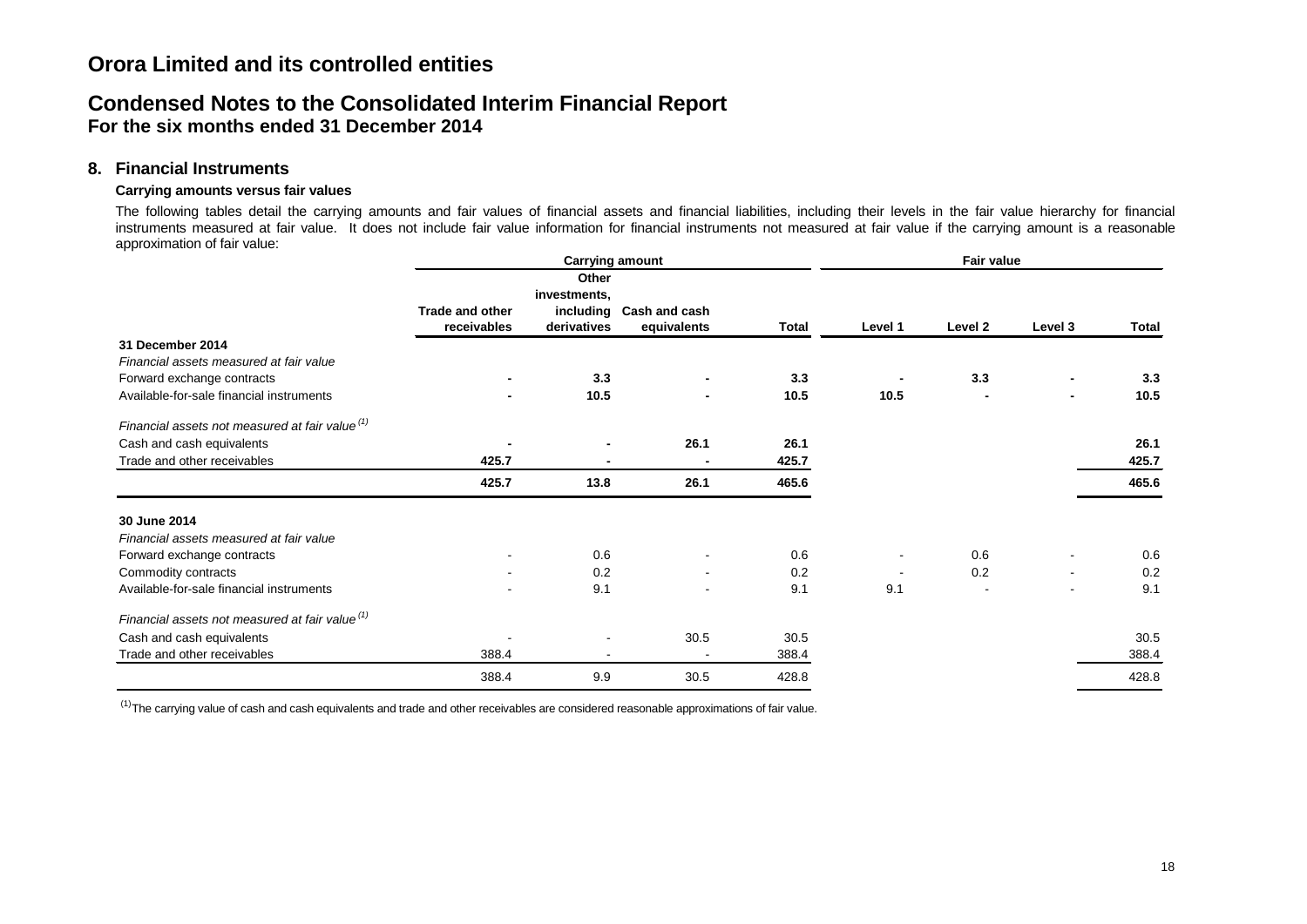# **Condensed Notes to the Consolidated Interim Financial Report For the six months ended 31 December 2014**

## **8. Financial Instruments (continued)**

**Carrying amounts versus fair values (continued)**

|                                                                 |                                    | <b>Carrying amount</b> |                           |              |                |                    | Fair value     |         |  |  |  |       |  |       |  |       |  |       |
|-----------------------------------------------------------------|------------------------------------|------------------------|---------------------------|--------------|----------------|--------------------|----------------|---------|--|--|--|-------|--|-------|--|-------|--|-------|
|                                                                 | Trade and other<br><b>Payables</b> | <b>Loans and</b>       | borrowings Bank overdraft | <b>Total</b> | Level 1        | Level <sub>2</sub> | Level 3        | Total   |  |  |  |       |  |       |  |       |  |       |
| 31 December 2014                                                |                                    |                        |                           |              |                |                    |                |         |  |  |  |       |  |       |  |       |  |       |
| Financial liabilities measured at fair value                    |                                    |                        |                           |              |                |                    |                |         |  |  |  |       |  |       |  |       |  |       |
| Forward exchange contracts                                      | 6.2                                | $\blacksquare$         |                           | 6.2          |                | 6.2                |                | 6.2     |  |  |  |       |  |       |  |       |  |       |
| Interest rate swap contracts                                    | 9.6                                |                        | -                         | 9.6          |                | 9.6                | $\blacksquare$ | 9.6     |  |  |  |       |  |       |  |       |  |       |
| Financial liabilities not measured at fair value <sup>(1)</sup> |                                    |                        |                           |              |                |                    |                |         |  |  |  |       |  |       |  |       |  |       |
| <b>Bank overdrafts</b>                                          |                                    |                        | 8.1                       | 8.1          |                |                    |                | 8.1     |  |  |  |       |  |       |  |       |  |       |
| Unsecured bank loans                                            | $\blacksquare$<br>666.3            |                        |                           |              |                |                    |                |         |  |  |  | 662.5 |  | 662.5 |  |       |  | 662.5 |
| Trade and other payables                                        |                                    |                        |                           |              |                |                    |                |         |  |  |  | 666.3 |  |       |  | 666.3 |  |       |
|                                                                 | 682.1                              | 662.5                  | 8.1                       | 1,352.7      |                |                    |                | 1,352.7 |  |  |  |       |  |       |  |       |  |       |
| 30 June 2014                                                    |                                    |                        |                           |              |                |                    |                |         |  |  |  |       |  |       |  |       |  |       |
| Financial liabilities measured at fair value                    |                                    |                        |                           |              |                |                    |                |         |  |  |  |       |  |       |  |       |  |       |
| Forward exchange contracts                                      | 4.3                                |                        |                           | 4.3          |                | 4.3                |                | 4.3     |  |  |  |       |  |       |  |       |  |       |
| Interest rate swap contracts                                    | 2.1                                |                        |                           | 2.1          | $\blacksquare$ | 2.1                | ۰              | 2.1     |  |  |  |       |  |       |  |       |  |       |
| Financial liabilities not measured at fair value <sup>(1)</sup> |                                    |                        |                           |              |                |                    |                |         |  |  |  |       |  |       |  |       |  |       |
| Bank overdrafts                                                 |                                    |                        |                           |              |                |                    |                |         |  |  |  |       |  |       |  |       |  |       |
| Unsecured bank loans                                            | $\overline{\phantom{a}}$           | 666.1                  | $\blacksquare$            | 666.1        |                |                    |                | 666.1   |  |  |  |       |  |       |  |       |  |       |
| Trade and other payables                                        | 547.5                              |                        | $\blacksquare$            | 547.5        |                |                    |                | 547.5   |  |  |  |       |  |       |  |       |  |       |
|                                                                 | 553.9                              | 666.1                  |                           | 1,220.0      |                |                    |                | 1,220.0 |  |  |  |       |  |       |  |       |  |       |

 $<sup>(1)</sup>$  For all borrowings, the fair values are not materially different to their carrying amounts since the interest payable on those borrowings is either close to current market rates or the borrowings are of a</sup> short-term nature. The carrying value of trade and other payables is considered a reasonable approximation of fair value.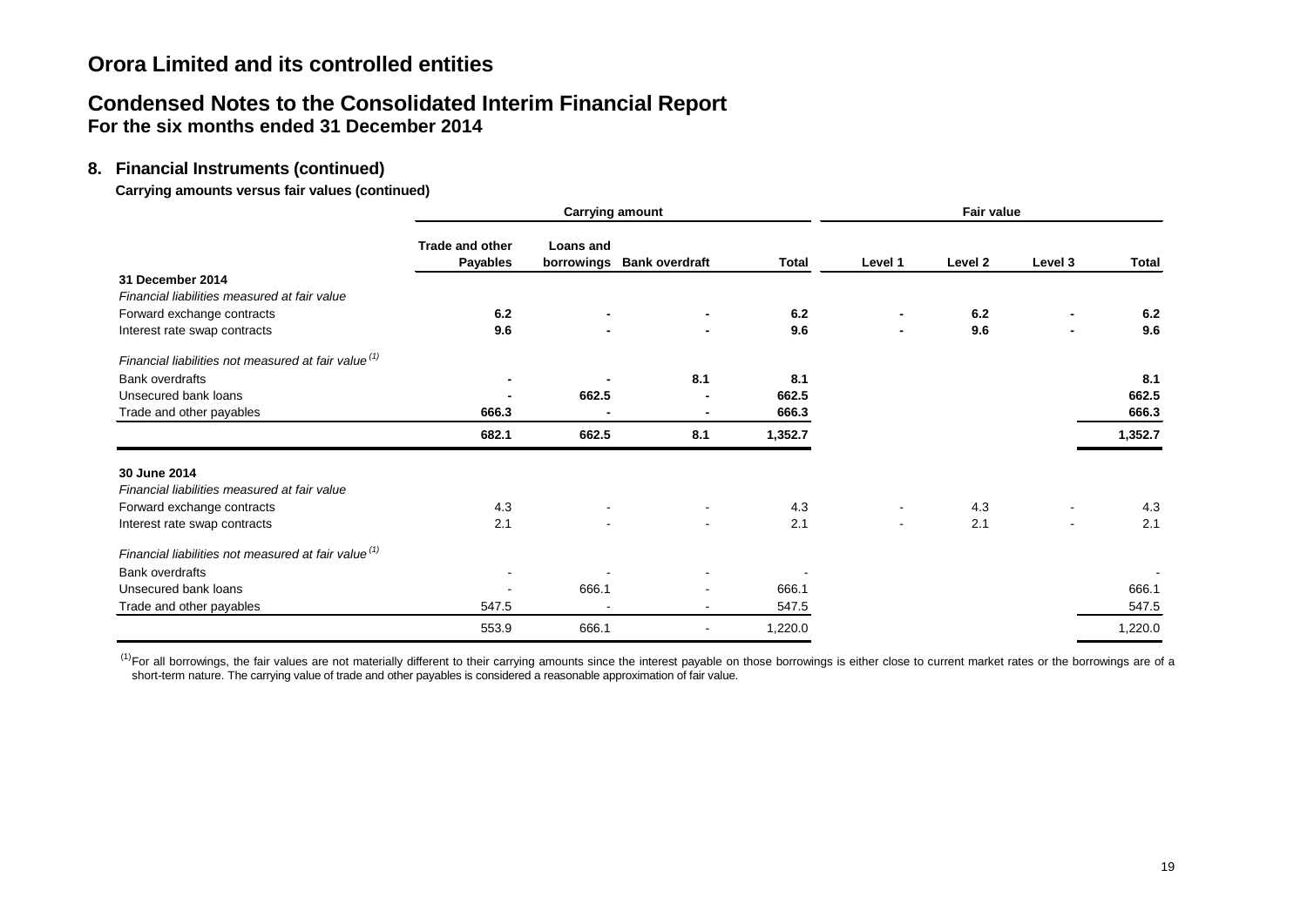# **Condensed Notes to the Consolidated Interim Financial Report For the six months ended 31 December 2014**

## **8. Financial Instruments (continued)**

#### **Carrying amounts versus fair values (continued)**

Derivative financial instruments are recognised and measured at fair value in the financial statements. The specific valuation techniques used to value the derivative financial instruments include:

- Fair value of interest rate swaps is calculated as the present value of the estimated future cash flows based on observable yield curves;
- The fair value of forward foreign exchange contracts is determined using forward exchange rates at the balance sheet date; and
- The fair value of the commodity forward contracts is determined using the commodity price at the balance sheet date.

The fair value of available-for-sale financial instruments, which represents investments in companies listed on stock exchanges, was determined by reference to quoted share prices in an active market (classified as Level 1).

There were no transfers between Levels 1 and 2 for recurring fair value measurements during the year. The Group does not hold any Level 3 financial instruments (30 June 2014: nil).

## **9. Liquidity Management**

Liquidity risk is the risk that the Group will not be able to meet its financial obligations as they fall due. The Group's financing policy is to fund itself for the long term by using debt instruments with a range of maturities and to ensure access to appropriate short term facilities. Orora Group Treasury aims to maintain flexibility within the funding structure through the use of bank overdrafts and bank loans.

Management monitors liquidity risk through maintaining minimum undrawn committed liquidity of at least A\$175.0 million that can be drawn upon at short notice and regularly monitoring rolling forecasts of cash inflows and outflows in relation to the Group's activities. This monitoring includes financial ratios to assess possible future credit ratings and headroom and takes into account the accessibility of cash and cash equivalents.

#### *Financing arrangements*

The committed and uncommitted standby arrangements and unused facilities of the Group are set out below:

|                                 |                  | 31 December 2014 |         |           | 30 June 2014             |         |  |
|---------------------------------|------------------|------------------|---------|-----------|--------------------------|---------|--|
| \$ million                      | <b>Committed</b> | Uncommitted      | Total   | Committed | Uncommitted              | Total   |  |
| Financing facilities available: |                  |                  |         |           |                          |         |  |
| <b>Bank overdrafts</b>          |                  | 10.9             | 10.9    |           | 6.3                      | 6.3     |  |
| Loan facilities and term debt   | 1,000.0          | 78.9             | 1,078.9 | 1,100.0   | 67.5                     | 1,167.5 |  |
|                                 | 1,000.0          | 89.8             | 1,089.8 | 1,100.0   | 73.8                     | 1,173.8 |  |
| Facilities utilised:            |                  |                  |         |           |                          |         |  |
| <b>Bank overdrafts</b>          | ٠                | 8.1              | 8.1     |           | $\overline{\phantom{a}}$ |         |  |
| Loan facilities and term debt   | 664.8            | ٠                | 664.8   | 655.4     | 14.2                     | 669.6   |  |
|                                 | 664.8            | 8.1              | 672.9   | 655.4     | 14.2                     | 669.6   |  |
| Facilities not utilised:        |                  |                  |         |           |                          |         |  |
| <b>Bank overdrafts</b>          | ٠                | 2.8              | 2.8     | ۰         | 6.3                      | 6.3     |  |
| Loan facilities and term debt   | 335.2            | 78.9             | 414.1   | 444.6     | 53.3                     | 497.9   |  |
|                                 | 335.2            | 81.7             | 416.9   | 444.6     | 59.6                     | 504.2   |  |

During the period the Group reduced the revolving multicurrency facility by A\$100.0 million. As at 31 December 2014 the Group has a revolving multicurrency facility available consisting of two tranches of A\$500.0 million each. A\$360.0 million has been drawn under the first tranche of the facility which has a maturity of December 2016, while A\$304.8 million has been drawn under the second tranche with a maturity of December 2018. The facility, which is unsecured, can be extended.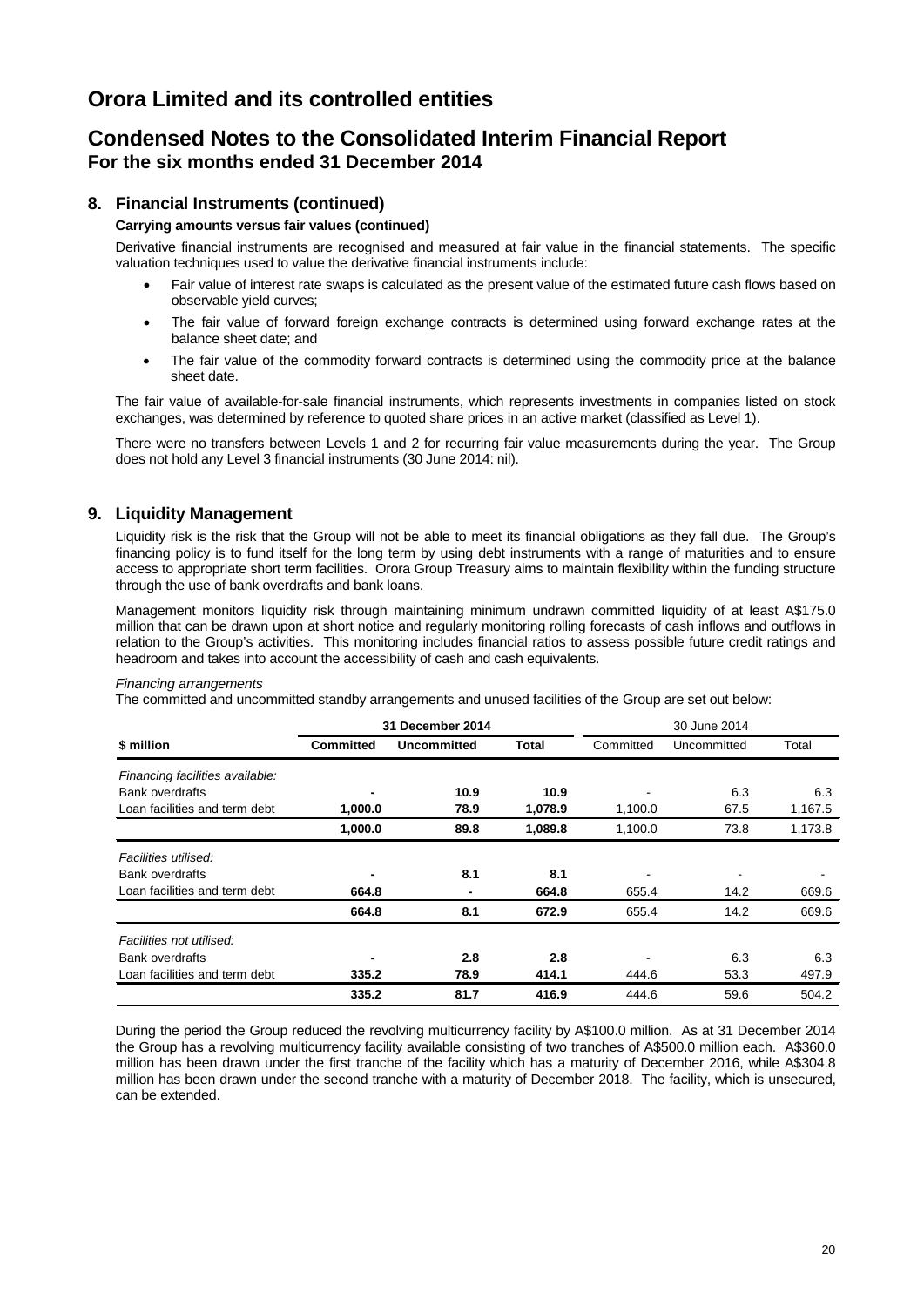# **Condensed Notes to the Consolidated Interim Financial Report For the six months ended 31 December 2014**

## **10. Contingent liabilities**

A contingent liability is a liability that is not sufficiently certain to qualify for recognition as a provision where uncertainty may exist regarding the outcome of future events.

Various entities in the Group are party to legal actions which have arisen in the ordinary course of business. The actions are being defended and the Directors are of the opinion that provisions are not required as no material losses are expected to arise.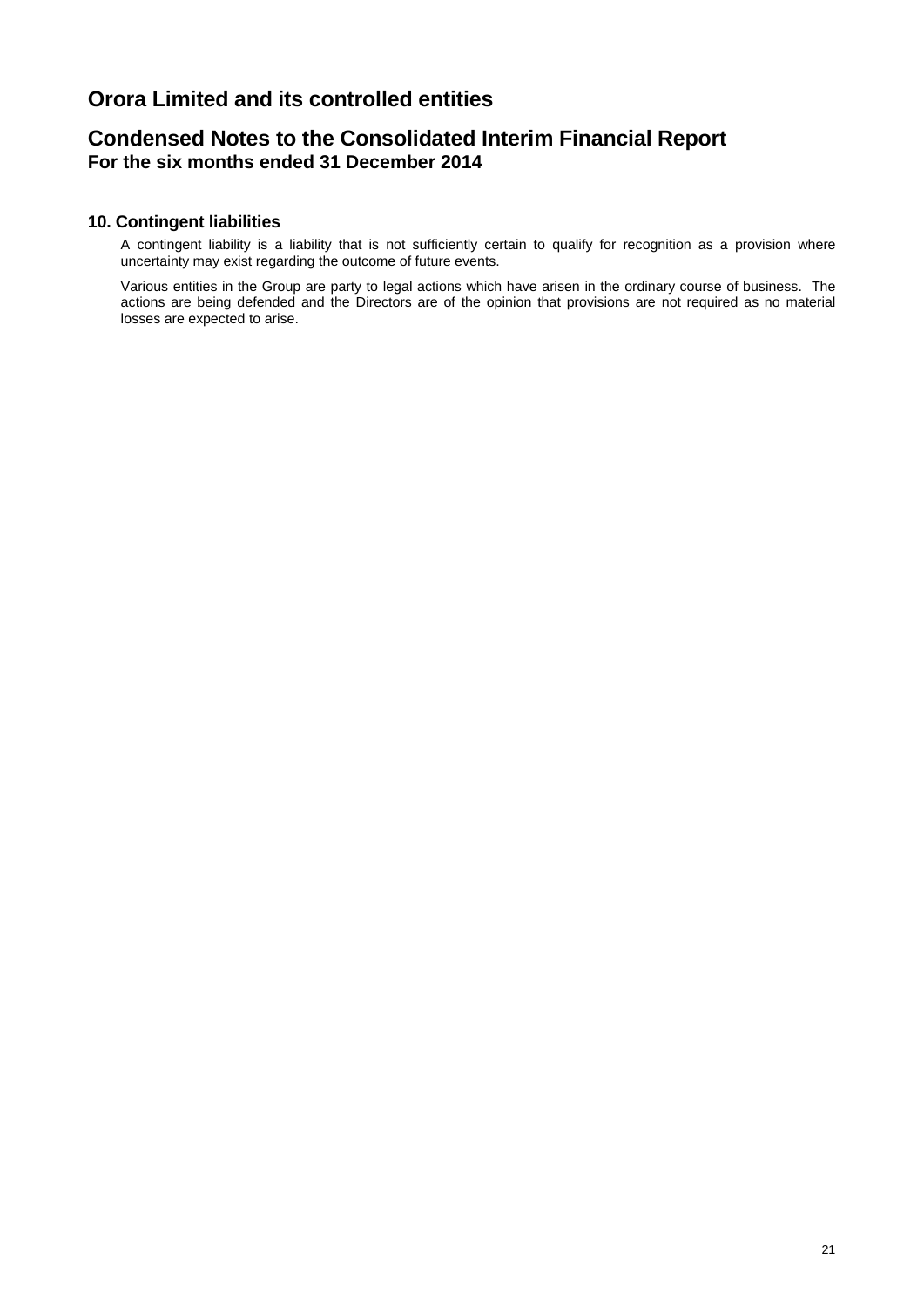# **Directors' Declaration**

For the half year ended 31 December 2014, in the opinion of the Directors of Orora Limited (the 'Company'):

- 1. the financial statements and notes are in accordance with the *Corporations Act 2001* including:
	- a. complying with Australian Accounting Standards, the *Corporations Regulations 2001* and other mandatory professional reporting requirements; and
	- b. giving a true and fair view of the Group's financial position as at 31 December 2014 and its performance for the half year ended on that date; and
- 2. there are reasonable grounds to believe that Orora Limited will be able to pay its debts as and when they become due and payable.

Signed in accordance with a resolution of the Directors, dated at Melbourne, this 24<sup>th</sup> day of February 2015.

\_\_\_\_\_\_\_\_\_\_\_\_\_\_\_\_\_\_\_\_\_\_

C I Roberts **Chairman**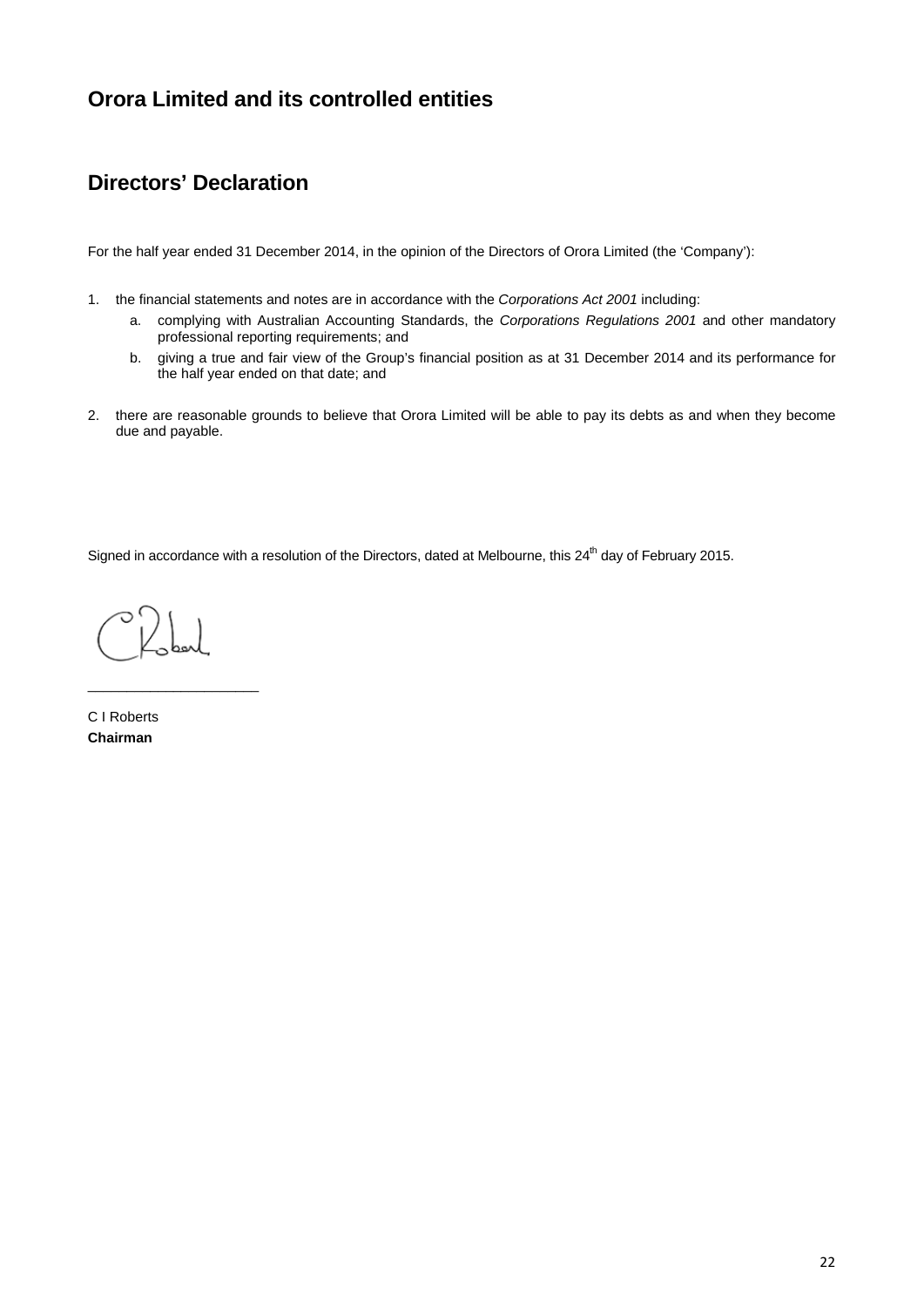

# **Independent auditor's review report to the members of Orora Limited**

# *Report on the Half-Year Financial Report*

We have reviewed the accompanying half-year financial report of Orora Limited (the Company), which comprises the consolidated statement of financial position as at 31 December 2014, the consolidated income statement and consolidated statement of comprehensive income, consolidated statement of changes in equity and consolidated cash flow statement for the half-year ended on that date, selected explanatory notes and the directors' declaration for Orora Limited (the consolidated entity). The consolidated entity comprises the company and the entities it controlled during that half-year.

## *Directors' responsibility for the half-year financial report*

The directors of the company are responsible for the preparation of the half-year financial report that gives a true and fair view in accordance with Australian Accounting Standards (including the Australian Accounting Interpretations) and the *Corporations Act 2001* and for such internal control as the directors determine is necessary to enable the preparation of the half-year financial report that is free from material misstatement whether due to fraud or error.

## *Auditor's responsibility*

Our responsibility is to express a conclusion on the half-year financial report based on our review. We conducted our review in accordance with Australian Auditing Standard on Review Engagements ASRE 2410 *Review of a Financial Report Performed by the Independent Auditor of the Entity*, in order to state whether, on the basis of the procedures described, we have become aware of any matter that makes us believe that the financial report is not in accordance with the *Corporations Act 2001* including: giving a true and fair view of the consolidated entity's financial position as at 31 December 2014 and its performance for the half-year ended on that date; and complying with Accounting Standard AASB 134 *Interim Financial Reporting* and the *Corporations Regulations 2001*. As the auditor of Orora Limited, ASRE 2410 requires that we comply with the ethical requirements relevant to the audit of the annual financial report.

A review of a half-year financial report consists of making enquiries, primarily of persons responsible for financial and accounting matters, and applying analytical and other review procedures. A review is substantially less in scope than an audit conducted in accordance with Australian Auditing Standards and consequently does not enable us to obtain assurance that we would become aware of all significant matters that might be identified in an audit. Accordingly, we do not express an audit opinion.

## *Independence*

In conducting our review, we have complied with the independence requirements of the *Corporations Act 2001*.

*PricewaterhouseCoopers, ABN 52 780 433 757 Freshwater Place, 2 Southbank Boulevard, SOUTHBANK VIC 3006, GPO Box 1331, MELBOURNE VIC 3001 T: 61 3 8603 1000, F: 61 3 8603 1999, www.pwc.com.au*